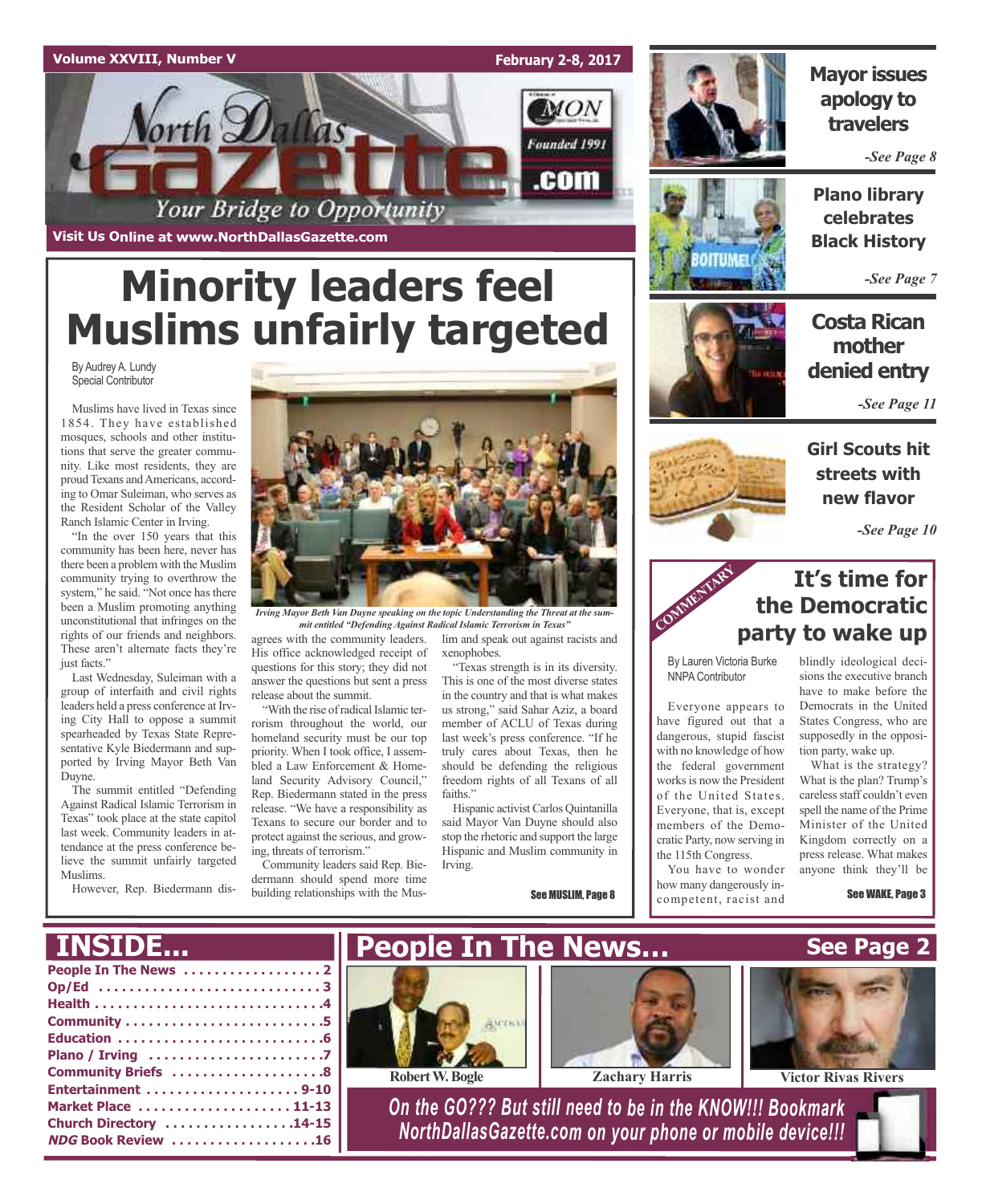#### **People in the News www.NorthDallasGazette.com**

## **Robert W. Bogle**

Robert W. Bogle, the Chairman, President and CEO of the *Philadelphia Tribune*, received the 2017 the National Newspaper Publishers Association (NNPA) Lifetime Achievement Award in Ft. Lauderdale, Florida. Bogle joined the Philadelphia Tribune in 1970 selling advertising. Bogle has been a community leader for many years, and is especially active in the advancements of black Philadelphians.

Thurman Jones, publisher of the *North Dallas Gazette* (left) and Bob Bogle (right) publisher of the *Philadelphia Tribune* by the National

## **Zachary Harris**

(BlackNews.com) -- Extra Virgin Olive Oil (EVOO) is one of the most fraudulently peddled products on the market. In 2011, U.C. Davis released a study that showed at least 90 percent of the EVOO onAmerican grocery and specialty store shelves isn't the real thing.

The real stuff, as defined by the International Olive Oil Council, contains olives that are harvested and pressed the same day with zero defects, not only makes food tasty, but its health benefits are exactly what African Americans need. Compounds like



Newspaper Publisher Association. "Mr. Bogle is a giant within our industry. On a personal note, he is a man greatly admired by myself and countless others. Congratulations Mr.Bogle!," shared Jones.

The *Philadelphia Tribune* is reportedly the oldest continually publishing African-American newspaper in the United States. The paper began in 1884 when Christopher J. Perry published its first copy. Throughout its history, The Philadelphia Tribune has been committed to the social, political, and economic advancement of African Americans in the Greater Philadelphia region. Bogle attended Cheyney

eases. And EVOO has been proven effective against heart attacks, too. Unlike other oils, EVOO doesn't include cholesterol and that does a body good. So why are African Americans not

the business of selling it? Entrepreneur Zachary Harris is making sure black people benefit by adding EVOO to their diets as well as turning it into a business.

consuming it more? Or, in

While on a recent trip to Italy in 2014, Harris made connections with top-rated EVOO producers. He also discovered the beauty and significance of it. Harris'dad is suffering from prostate

University inCheyney, Pennsylvania, where he matriculated to study Sociology, earning a B.A. in Urban Studies. He attended the University of Pennsylvania's Wharton School of Business and Finance to study marketing and economics.

Bogle is chairman of the Hospitals and Higher Education Facilities Authority of Philadelphia and serves as a commissioner of the Delaware River PortAuthority. He contributes as a board member to the Zoological Society of Philadelphia, the Workforce Investment Board, and the African-American Chamber of Commerce.

In October 1997, Bogle

cancer now. He's terminal. Harris couldn't let it go as it runs in the family; his uncle also suffered from prostate issues. Maybe a better diet, like more access to EVOO would have made things different.

Harris wants to bring EVOO to black people by positioning himself as a bridge between quality EVOO producers and the African American community. Harris'goal isto start an on-line business, and atsome point he wants to sell EVOO to community groups, churches, health fairs, bazaars -- any place where African Americans are in sowas appointed as a governor to the Board of Governors of the United Way of America and board member to the Philadelphia Orchestra.

In 1995, 1997 and 1999, the NNPA honored Bogle with the Russwurm Award, the highest honor to "Best Newspaper in America," in the name of John B. Russwurm, co-founder of Freedom's Journal, the first African-American newspaper in the U.S. (1827). In June 2000, at Drexel University, Philadelphia, an honorary doctorate of Humane Letters degree was bestowed upon Bogle.

Bogle is chairman of the Council of Trustees at

cial and business settings.

"In regards to this business, like anything I am interested in, I pursue it with an ardent passion -- yeah, I am also a writer -- and with anything that has a serious component to life, I don't like being involved in the fake and the fraudulent," Harris said. "If you start learning the history of olive oil, and you start understanding the history of the wine industry, you'll realize that they have much in common. As I am also in the wine industry, my integrity starts there and I will expand it into this." Harris wants to use crowdCheyney University, chairman of the Hospitals and Higher Education Facilities Authority of Philadelphia and serves as Mayor Michael A. Nutter's appointee on the Independence Blue Cross Board.

Active in many professional, civic and social organizations, Bogle serves on the boards of the Greater Philadelphia Chamber of Commerce, the Mann Music Center for the Performing Arts, the African-American Chamber of Commerce, the Philadelphia Convention and Visitors Bureau, and the Philadelphia Tribune. He is a former board member of US Airways Group.

funding to initially fund this idea. Harris needs a minimum of 300 folks to contribute \$30 each [with a maximum of 3,600.] Early investors would receive three bottles of EVOO: a half-liter bottle from Calabria, and two .25L bottles from Puglia. Each bottle would be made from a different type of olive. And since there are more than 800 different kinds of olives, the variety in tastes is endless. It can be done.

For more information, visit evoo4everyone.com, igg.me/at/evoo4everyone/x/ 6555558, or call 215-474- 1911

## **Victor Rivas Rivers**

Dallas Furniture Bank, the only non-profit organization in Dallas that provides needy households with new or gently used furniture, will host its 12th Annual CHAIRity Friendraiser and Luncheon at the Belo Mansion, 2121 Ross Ave., Dallas, at noon, Feb. 15.

Victor Rivas Rivers, actor and author, most recently known for his recurring role on the television soap opera,

*The Bold & Beautiful*, will serve as the keynote speaker as part of his ongoing effort to raise awareness on the issues associated with poverty and domestic violence. Many of the families assisted by the Dallas



oleocanthals fight against prostate, colon and breast cancer. All of these cancers are prevalent in the black community. Studies show these compounds also help to prevent neurological dis-

Furniture Bank are homeless, survivors of domestic violence who flee their abusers and others in need.

"Most of us take 'going home' for granted," said Aliah Henry, Dallas Furniture Bank chief executive officer. "Whether you live in an apartment or a house, going home has a connotation of safety and comfort.

This fundraiser helps Dallas Furniture Bank continue its mission to provide homeless individuals with the basics – a bed, sofa, a table and chairs – and other items they need to create their own place of comfort and safety – their home."

Since 2003, Dallas Furniture Bank has provided furniture for more than 3,700 families touching the lives of some 15,000 individuals. Henry adds that the organization is on track to impact more than 500 families in 2017.

Individual tickets to the 12th Annual Chairity Friendraiser and Luncheon are \$125. Tables of ten are \$1,250. A unique Centerpiece Sponsorship of \$150

gives guests the opportunity to provide small appliances to the Dallas Furniture Bank clients. Sponsorship opportunities that include program recognition and reserved tables begin at \$2,500.

Since its inception, Dallas Furniture Bank has provided furniture that meets basic living needs to families and individuals who are transitioning out of homelessness, or to others in need, filling in the missing gap in the continuum of care. Working in collaboration with multiple Dallas social service agencies, Dallas Furniture Bank identifies people in need and helps them to acquire basic household furnishings.

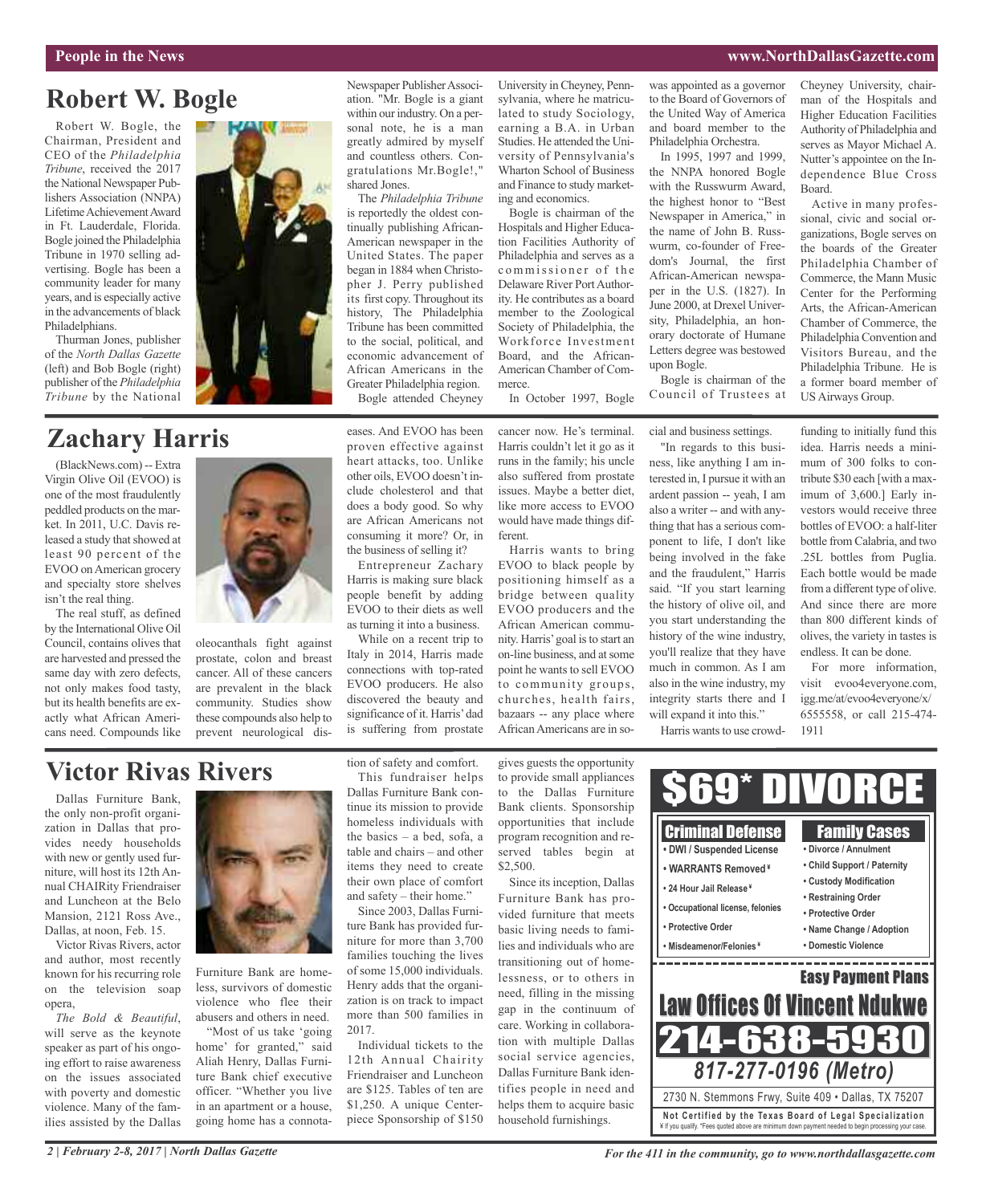#### **www.NorthDallasGazette.com Op-Ed**



*North Dallas Gazette assumes no responsibility for unsolicited material and reserves the right to edit and make appropriate revisions.*

> *"Do what you say you are going to do ... when you say you are going to do it.*

**Publisher's Office:** publisher@northdallasgazette.com

**Sales Department:** marketing@northdallasgazette.com 972-509-9049

#### **Editorial Department:**

editor@northdallasgazette.com

## **Online:**

www.NorthDallasGazette.com www.twitter.com/NDGEditor www.facebook.com/NorthDallasGazette www.pinterest.com/NDallasGazette www.instagram.com/NorthDallasGazette

## STAFF

**Chairman Emeritus** *Jim Bochum 1933 – 2009*

> **Religious/ Marketing Editor** *Shirley Demus Tarpley*

**Editor** *Ruth Ferguson*

**Published By** *Minority Opportunity News, Inc.*

> **Web Master** *Todd Jones*

**Special Projects Manager** *Edward Dewayne "Preacher Boy"Gibson, Jr. James C. Allen*

**Community Marketing**

*Nina Garcia Nadina Davis Betheny M. Sargent*

#### **Advisory Board:**

*John Dudley Myrtle Hightower Fred Moses Annie Dickson Cecil Starks Willie Wattley Coty Rodriguez-Anderson B. J. Williams Denise Upchurch Barbara Simpkins, ADVISORY BOARD SECRETARY*

*Hope Oriabure-King David Wilfong*

## **Advisory Board**

## **Committees:**

*Public Relations Planning and Implementation* Cecil Starks, CHAIRPERSON *Business Growth Referral*

John Dudley, CHAIRPERSON *Program Policy Development*

Annie Dickson, Chairper *Quality Assurance*

Myrtle Hightower, CHAIRPERSON Coty Rodriguez

## **Rev. William Barber tells Black press: 'Bowing down is not an option'**

By Freddie Allen Managing Editor **NNPA** Newswire

Reverend William Barber, the president of the North Carolina state chapter of the NAACP and leader of the Moral Mondays movement, delivered a rousing keynote address to open the 2017 Mid-Winter Conference of the National Newspaper Publishers Association (NNPA).

The theme of the conference was "Strengthening Black-owned Newspapers through Training, Innovation and Technology." The NNPA partnered with General Motors, Chevrolet, Ford Motor Company, Reynolds Ameri-

Association for Cancer Research supported the event as sponsors. During his speech titled, "Where Do We Go from Here: Chaos or Community?" Barber tackled voter suppression in the aftermath

can Inc. (RAI), and the Bill

Volkswagen, Ascension,

of Shelby v. Holder, White evangelicalism and the current political environment in the age of "alternative facts." Noting that President Woodrow Wilson played the

White supremacist propaganda film "Birth of a Nation" in the Oval office in

N.Y.), who took over as Democratic Leader from retired Sen. Harry Reid (D-Nev.), so far, has decided to vote in favor of almost all of Trump's nominees. What makes this even more confusing is that the messaging of Democratic leaders is the opposite of the action. The Democratic Party is at it's lowest point in four decades in terms of seats held in the U.S. House of Representatives, governors' houses and seats in state legislatures. With Trump's arrival and no strategy to be seen, there has never been a better argument for younger and newer leadership. The decision between Rep. Keith Ellison (D-Minn.) and former Labor Secretary Tom Perez for Democratic National Committee Chair will be a crucial benchmark for the party. Over a million people took to the streets to participate in marches around the world, the day after Trump's Inauguration, which drew far lower numbers than President Obama's historic inauguration in 2009, with the Trump that needed to see resistance. There were protests in the streets of Washington on inauguration day. Thousands figured out there needed to be resistance to

## **WAKE,** continued from Page <sup>1</sup>

more detailed on other initiatives they plan such as an "investigation of voting fraud" or the selection of the next United States Supreme Court Justice?

Be certain to take note of the Democrats who vote in favor of Trump's cabinet nominees for Treasury, Education, Labor and Health and Human Services. If Democrats support Steve Mnuchin, Betsy DeVos, Andrew Puzder and Rep. Tom Price, there is no resistance movement in the Democratic Party in Congress.

Senate Democrats have unified against exactly zero of Trump's cabinet nominees. Senator Elizabeth Warren (D-Mass.) who is allegedly a progressive leader, voted in favor of Dr. Ben Carson to lead a department he has no qualifications to run. Senator Cory Booker (D-N.J.), who has great Instagram posts of food, voted with Republicans to raise prescription drug prices.

Senators who have no reelection fears whatsoever in 2018 are lying down and showing no signs of resisting Trump when the easiest show of resistance is a simple "thumbs down" on the Senate floor.

Sen. Chuck Schumer (D-

and Melinda Gates Foundation to host the conference; Coca-Cola, and theAmerican Trump's ascension and election is not an anomaly in American history. "This is not the first time thatWhite supremacy has oc-

1911, Barber said that

cupied The White House. This is not the first time that America has elected a racist egomaniac," said Barber, reminding the audience that President Wilson, a former college president, played "Birth" to signal that Reconstruction was over. "Education doesn't necessarily get racism out of you."

To a chorus of "Amens," Barber said that the one thing that we have to first decide to do in this moment is that bowing down is not an op-

Trump before he took office, but Democrats standing on the floor of the U.S. Senate and House remain asleep.

Last weekend, Trump signed an executive order that blocked entry of all refugees to the U.S. for 120 days and barred Syrian refugees from entering the U.S. indefinitely. The order also blocked entry to anyone from Iran, Iraq, Libya, Somalia, Sudan, Syria and Yemen — all Muslim majority countries.After confusion and protest at several major airports across the U.S., federal Judge Ann Donnelly granted a temporary stay so those in transit taken into custody could continue their travels.

On the evening on January 28, after a day of learning how airheaded and careless the Trump administration conducts itself, it was learned that Trump had installed his racist, anti-Semitic political advisor Steve Bannon as a member of the National Security Council (NSC). The Chairman of the Joint Chiefs of Staff, fourstar Marine Gen. Joseph Dunford was removed from the NSC.

This happened a day after the Trump White House released a Holocaust Remembrance Day statement that omitted the words "Jewish" or "Jews" from it and tion.

Recognizing that he was addressing a room full of journalists and publishers, Barber pitched ideas for a number of articles and commentaries.

"Somebody has to unpack 'so-called' White evangelicalism that is illogical malpractice and heresy," said Barber. "We've got to have some papers that write and do some investigative work to connect the money to White evangelicalism to the policies of extremism and racism, because some of our own folk are sending money to some of these TV White evangeli-

#### See OPTION, Page 11

avoided mentioning that of one of the worst mass murders in history happened because of the faith of the victims. Then Trump officials doubled down on January 28, saying that not mentioning Jewish people wasintentional because "others were killed too."

On the day of Barack Obama's first inauguration on January 20, 2009, top Republicans met for dinner to discuss strategy against his agenda. That strategy was eight years of obstruction against Obama's agenda and it worked. Whether Democrats in the Senate and House like it or not, they are the first line of defense against the Trump Administration.

The careless refugee executive order was issued on Holocaust Remembrance Day. Trump will select a Supreme Court nominee this week. He will go after voting rights. Have Democrats seen enough yet? If so, they need to stop crying over their election loss and start playing better defense.

*Lauren Victoria Burke is a political analyst who speaks on politics and African American leadership. She is also a frequent contributor to the NNPA Newswire and BlackPressUSA.com. Connect with Lauren by email at LBurke007@gmail.com and on Twitter at @LVBurke.*

*The North Dallas Gazette, formerly Minority Opportunity News, was founded in July 1991, by Mr.Jim Bochum and Mr.Thurman R. Jones. North Dallas Gazette is a wholly owned subsidairy of Minority Opportunity News, Inc.*



**Production** *Margaret Freelon David Wilfong*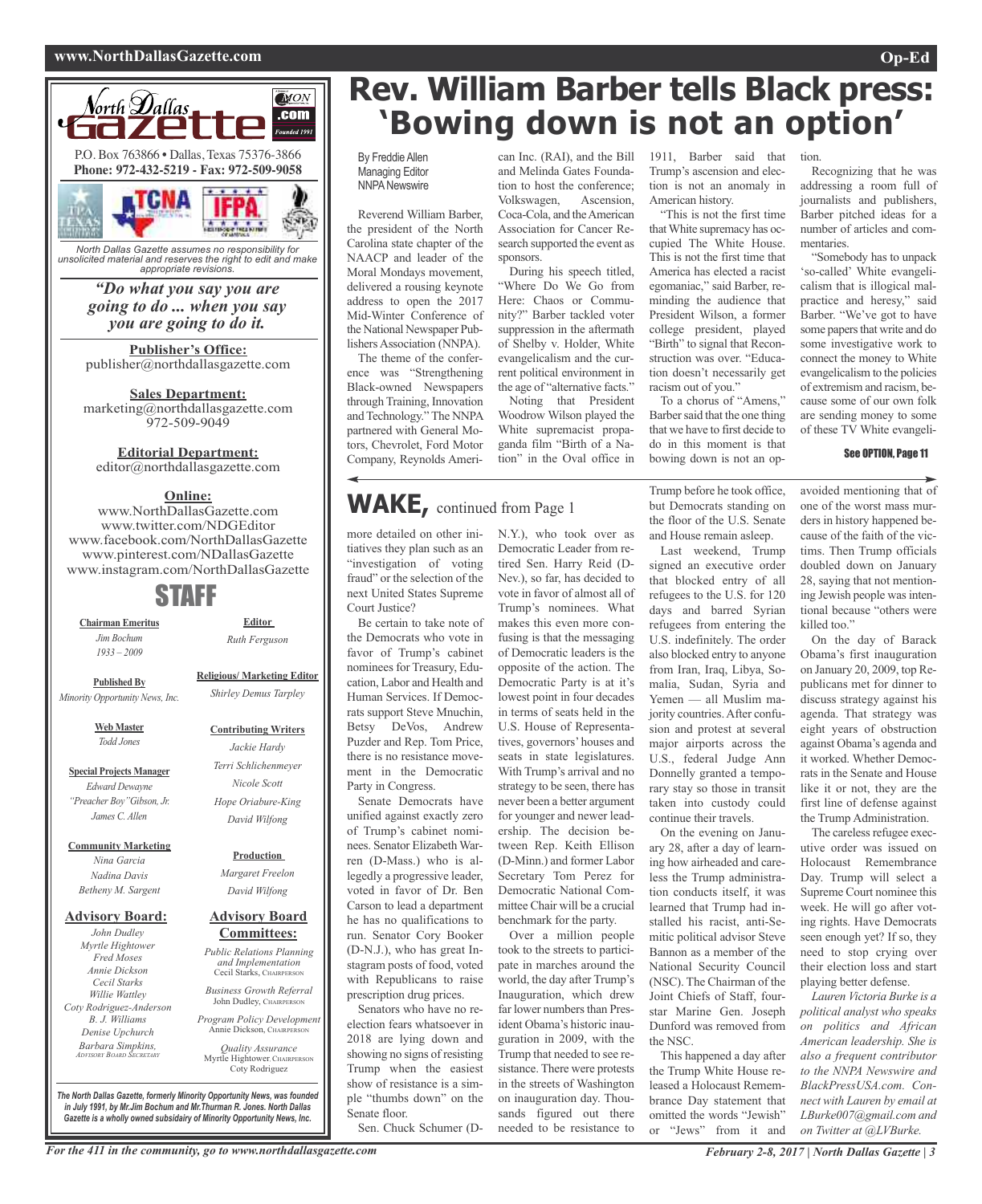## **Health www.NorthDallasGazette.com**

## **Parkland staff urges caution when handling gasoline**

As the winter chill gives way to warmer temperatures and sunnier days, working in the yard doesn't seem quite the chore. Lawn mowers and leaf blowers that have been stored for months are seeing the light of day. Parkland Health & Hospital System's world-renowned Regional Burn Center caution against using gasoline to prime an engine or when the weather warms start a fire to burn brush or trash.

"There is a lack of understanding of the explosive nature of gasoline; people underestimate the danger," said Stephanie Campbell, RN, Parkland's Burn Program Manager. "Gasoline-related burns are preventable and are often associated with its misuse."

Awareness Week, Feb. 5-11, Parkland is partnering with the American Burn Association (ABA) to provide information on ways to prevent gasoline and other burn injuries.

Burn Center staff will host a Burn Prevention and Safety Fair from 11 a.m. to 3 p.m., Monday, Feb. 6 in the private dining room located in the first floor cafeteria at Parkland Memorial Hospital, 5200 Harry Hines Blvd., Dallas, 75235. The event will offer burn prevention education including electronic smoking device safety; cooking, gasoline and home oxygen safety; Dallas Fire-Rescue Department's "hazard house" for hands-on fire prevention demonstra-

In conjunction with Burn tions regarding smoke alarms; escape planning and carbon monoxide detectors; candle safety; and an appearance by Sparky the Fire Dog.

Each year, thousands of individuals suffer gasolinerelated burns that require a visit to a hospital emergency room and – in many cases – hospitalization. In addition, approximately 500 people die each year in the U.S. as a result of gasoline-related burns, according to the ABA. The National Fire Protection Association estimates that gasoline-related fires account for over \$450 million in direct property damage each year.

The flash point – the lowest temperature at which the vapors of a fluid will ignite – of kerosene is 100 degrees

versus the flash point of gasoline, which is minus 45 degrees. This means gasoline is always ready to ignite. The fumes and vapor are just as dangerous as the actual liquid and those fumes are capable of ignition up to 12 feet from the gasoline source.

Use caution when fueling automobiles. Do not get in and out of the automobile when fueling.Although rare, an electrical charge on your body could spark a fire, especially during the dry winter months.

Buy a gas can that contains a built in "flame arrestor" to potentially reduce the risk of an explosion.

For more information about services available at Parkland, please visit www.parklandhospital.com

## **CASH TODAY!!!**

Fair Price Offer For Oil and/or Gas Royalty Small 'NET' Revenue Interest



**No Matter How Small** Fax Information To: 972-509-9058 Call: 972-432-5219 (Leave Message)

Email: inquiries1909@gmail.com

Sales tax not included. After all rebates. Upgrade fee may apply.

# **metroPCS**

Switcher Instant Rubate For imaging and College perchase Semanti Gase (15 Mile & Scrib edite, Derivative New Yorker Semanti Real of the Semanti Real of the Semanti Real of the Semanti Semanti Real of the Semanti Real of t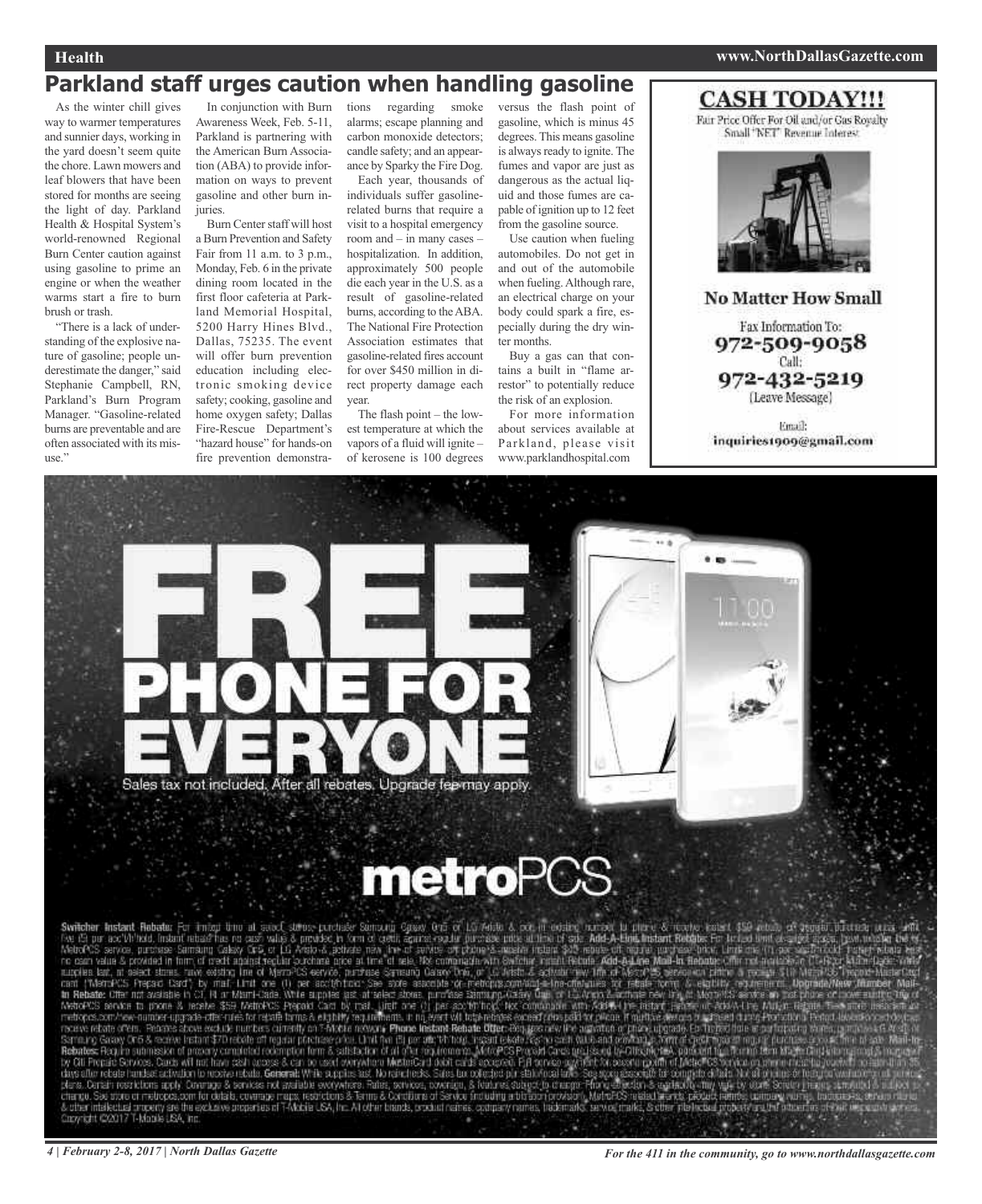# ERTHELCATION

# IT'S A WINNING IDEA!

The Texas Lottery Commission is committed to including Historically Underutilized Businesses (HUBs) in its procurement opportunities. Your minority or woman-owned company may qualify to be certified as a Historically Underutilized Business (HUB) with the State of Texas.

> For information about state certification and Texas Lottery opportunities, contact our HUB Coordinator, Eric Williams at (512) 344-5241 or eric.williams@lottery.state.tx.us

To learn more about the State of Texas HUB Program, visit the Texas Procurement and Support Services web page at: http://www.window.state.tx.us/procurement/prog/hub/

C 2017 Nua Life y Gas vissor, Al Right Nuamed



**SUPPORTING TEXAS EDUCATION AND VETERANS** 

*For the 411 in the community, go to www.northdallasgazette.com*

*February 2-8, 2017 | North Dallas Gazette | 5*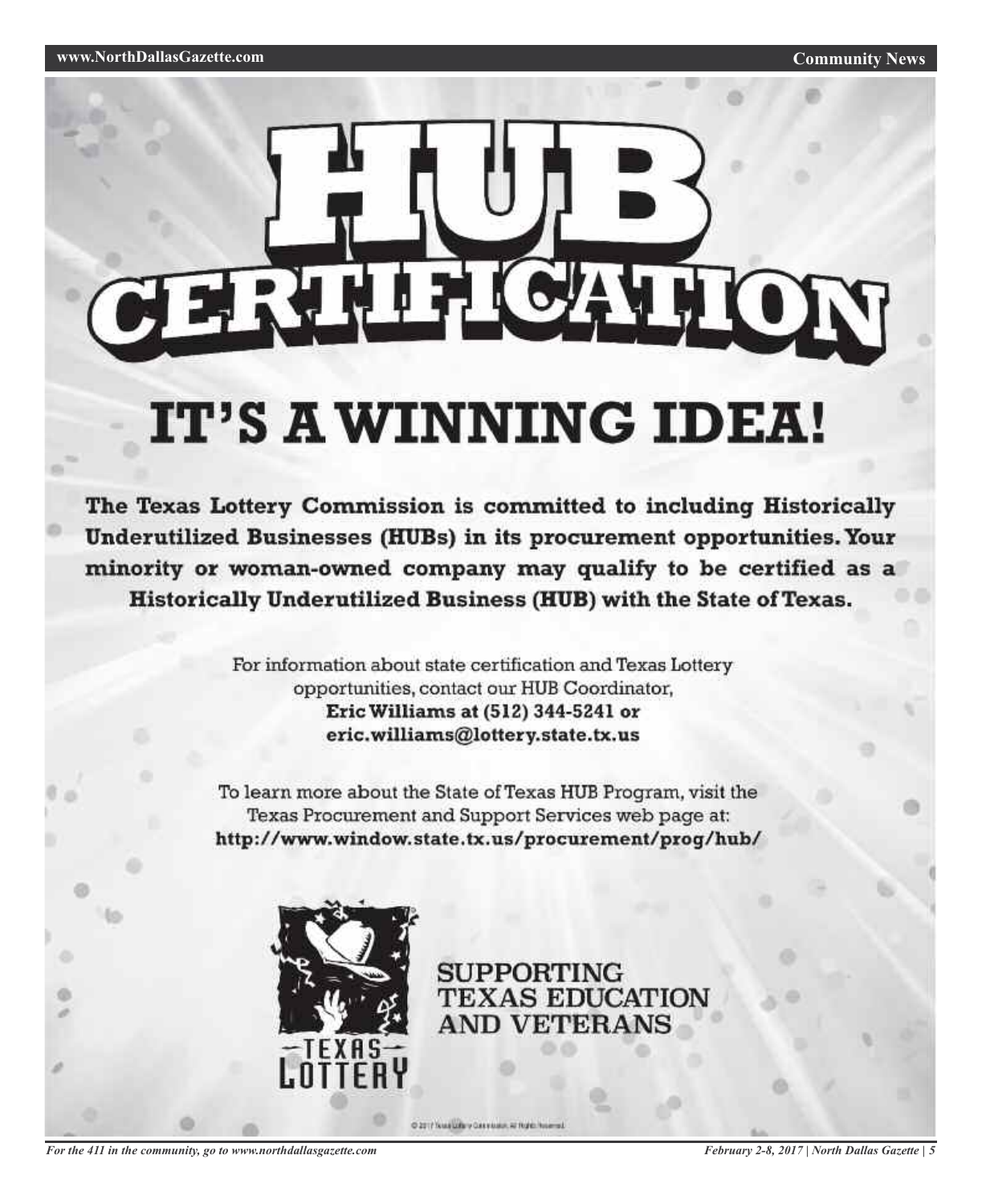#### **Education www.NorthDallasGazette.com**

## **Local STEM video contest winners lauded**

To fill the Tech Titans resource vault to provide professionals and educators compelling content to share with students, the STEM/Workforce Committee held a STEM video contest amongst high school and university students this past fall.

Videos targeted elementary students, describe a technology, create excitement about its future and how they can play a part. The targeted areas included Internet of

Things, 3D printing, autonomous vehicles or robotics.

Volunteers, including technical experts, educators and video production teams, judged the entries. Two winners received \$1000 for their entries, with two more in finalist positions and another team as a special award.Areception was held on Jan. 26. with host State Farm.

The student videos may be viewed on the Tech Titans YouTube channel.

Winners from this year's contest include: **Winner 3D/4D Printing:**

Steven Macias, DeSoto High **Winner Robotics:** Cordejah Walker, DeSoto High

**Finalist Robotics:** Andrea Nguyen, Foster High

**Special Award, all technologies:** The STEMducational Newscast, RL Turner High, Carrollton-Farmers Branch

**Special Mention, Autonomous Vehicles:** Zhi Su, DeSoto High



The top two winners of the Tech Titans STEM video contest were from DeSoto High School. Pictured are *Bob Hill, head of the Tech Titans STEM talent team; Steve Macias, winner; LaShonda Petty, STEM teacher; Cordejah Walker, winner; and Lisa Frey from sponsor State Farm.*

## **Lack of African Americans on UT Regents board remains**

AUSTIN – On Monday, Jan. 23, Texas Governor Greg Abbott announced three appointments to the University of Texas System – Board of Regents replacing the same number of regents whose six-year terms are set to expire next month. The Texas A&M Board of Regents as presently comprised does not have an African American regent and will not when the new appointments assume their posts on Feb. 1.

"I could not be more proud of my former Senate colleague, Kevin Eltife, being named to the UT Board of Regents and have no qualms with the other selections," said Senator Royce West. "But I feel that an opportunity was missed to add a perspective that one of Texas' flagship institutions has been without for nearly four years. It is a void that cannot be addressed for at least another two years."

Two hundred and fortytwo regents have served on the UT System Board during its 100-year history.

Three have been African American. Former Dallas State Representative and renowned pastor, Dr. Zan Wesley Holmes Jr. was the first African-American appointed to serve in 1991. The two other African American regents were Judith Craven, whose term ran from March 2001 through November 2007 and Prentice L. Gary, who served as a regent from 2007 – 2013.

"As Texas continues into the 21st Century economy and demographic trends persist, diversity will become more and more critical as changing populations represent our society and the workforce of the future. There is room at the table for the viewpoints of the many faces and ethnicities that are part of a population that is urban, rural and suburban and reflective of all walks of life," said Senator West. "How higher education will respond, guide and supplement the Texas workforce is critical and the University of Texas – Board of Regents should be at the helm of these societal advances. The African American perspective is a functional component of Texas' future that is too important to proceed without. I would hope that the Governor will be more mindful of these considerations at the next and earliest opportunity.

"Although I've spoken with the Governor's office on several occasions asking that he consider diversifying his appointments to UT's Board of Regents the three Regents that he appointed on yesterday did not reflect my nor the

African American community's request."

This week, Governor Abbott also announced appointments to the Board of Regents for the Texas A&M University System and the Texas Tech University System. These universities' Boards of Regents terms expire during odd-years in which the Texas Legislature also convenes. The next sets of regents would be appointed in 2019. Regents' appointments are confirmed by the Senate.

## **New course introduces physicians to value-based health care model**

A new online program recently launched by the Executive Education area in the Naveen Jindal School of Management teaches physicians and health care executives the fundamentals of designing, developing and operating an accountable care organization (ACO).

Over the past year, Dr. Michael J. Deegan, a clinical professor at the Jindal School, developed the Essential Elements of Accountable Care Organizations program, which began Jan. 23.

Many health care experts see the nontraditional, valuebased delivery model of ACOs as a way to reduce medical costs and possibly increase physician income, said Deegan, a former physician and health care executive. He said while an ACO may entail increased financial risk for its backers, it also will secure higher-quality, more integrated care for

patients via a model called patient-centered medical homes, which provide a more comprehensive set of primary care services by transforming their organization and delivery.

"I was approached some time ago by Blue Cross and Blue Shield of Texas President Dr. Dan McCoy, who at the time was the Texas plan's chief medical officer," Deegan said. "He asked if I would be interested in putting together what's turned out to be this unique program that focuses on the fundamentals of accountable care"

Through its foundation, Blue Cross and Blue Shield of Texas partnered with the Jindal School to fund 25 to 35 percent of the program's development costs, Deegan said. After they agreed on a format, Deegan hired a professional videographer to create the content videos and built a course format that is similar to his online Healthcare Leadership and Management for Physicians Certificate Program.

"The course is intended, primarily but not exclu-

sively, for interested physicians who are either contemplating starting an ACO or are already in a leadership role such as leader, coleader, committee chair or board member," Deegan

said. "These ACOs are pretty sophisticated, and it takes somewhere between 18 and 24 months and between \$1 million and \$3 million of capital investment to start even a moderately sized

one." In an ACO, some cost reductions can come from team-based care in which

doctors delegate certain re-

See COURSE, Page 7

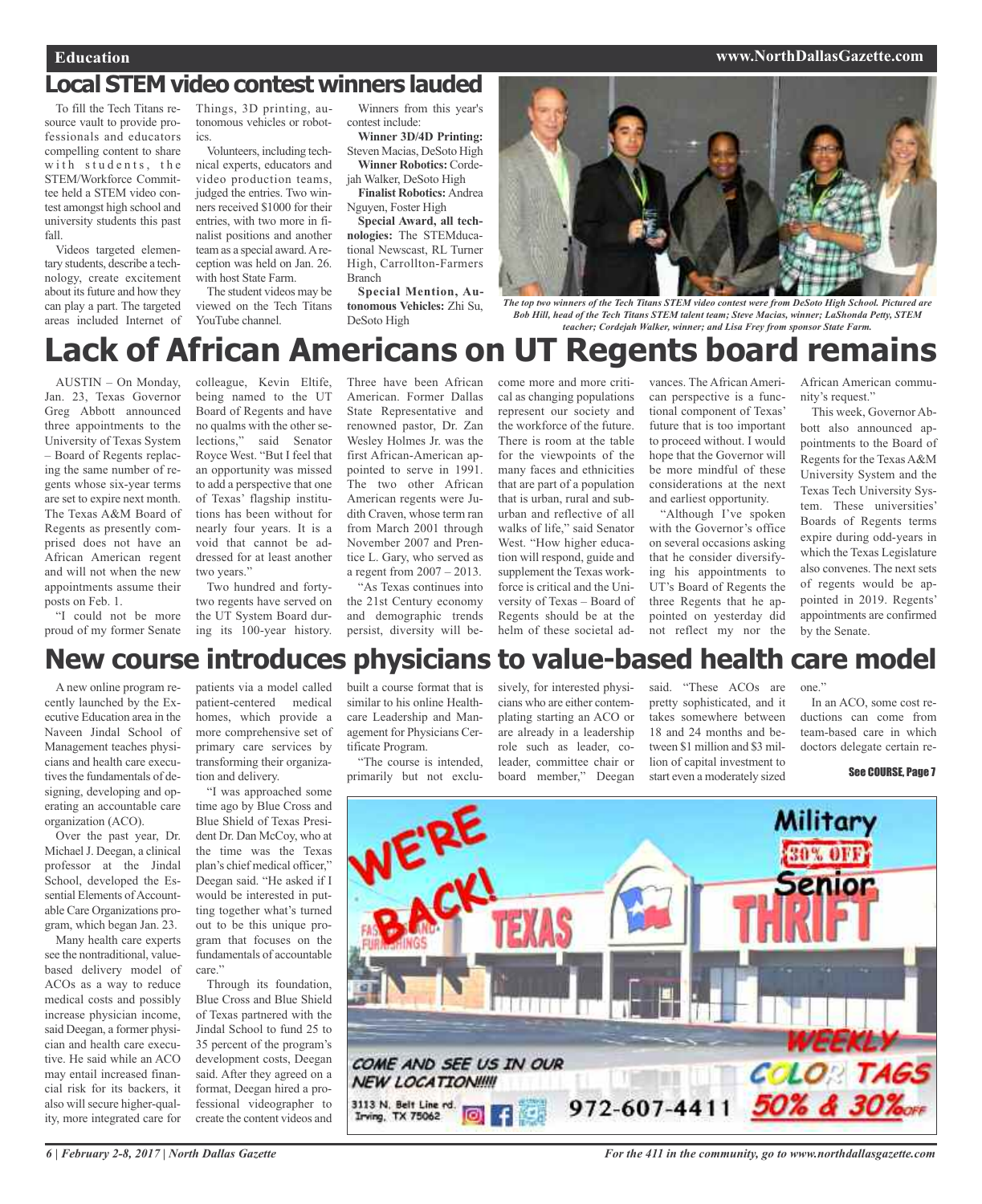## **www.NorthDallasGazette.com Plano** / **Irving**

## **Celebrate African American History at Plano's Haggard Library**

Want to learn more about Black art, jazz and the National Museum of African American History and Culture? We kick off our African American History Month celebration with Boitumelo: The History of Jazz this Saturday, Feb. 4 at 3 p.m. at Haggard Library. Musicians Rochelle Rabouin and Stewart Shelton take you on a quick journey of the history of jazz in America, from its roots in Africa to its landing in New Orleans and beyond.

We'll reflect on prominent African American female vocal pioneers,the jazz poetry of Ntozake Shange and a jazz collage by Romare Beardon. Then together we'll create our own jazz collage for display in the library.

Visit Haggard Library in February and take a tour of two displays:

• Black Art - Ancestral Legacy: TheAfrican Impulse in African American Art is a photographic exhibition. The exhibit answers the question

posed by American poet Countee Culleen in 1926: "What is Africa to me?" Explore a number of examples of pieces by 20th century African American artists who visually respond to this question.

• A Place for All People: Celebrating the Opening of the National Museum of African American History and Culture is a reflection of the African American story characterized by pain and glory, power and civility, en-

slavement and freedom. This exhibit portrays the long struggle to create the Museum, its architectural design and its prominent location on the National Mall. It's a tribute to the African American community's powerful, deep and lasting contributions to our American story. A Place for All People exemplifies the power of oration and freedom stories marked by artistic achievement, cultural expression, philosophy, sports and politics.



## **Toyota and United Way offering \$1 million impact grant**

To help address mobility challenges in North Texas, Toyota announced a \$1 million impact grant in partnership with United Way of Metropolitan Dallas, available for local non-profits, academic institutions and social entrepreneurs. The grant, a joint program between Toyota Motor North America and Toyota Financial Services, requires collaboration among up to five organizations.

local partners on a single issue, we can build on ideas, pool resources and achieve greaterimpact in the communities we serve," said Mike Goss, general manager, Toyota Social Innovation. "The initiative is part of larger community programing aimed at creating public-private partnerships to solve societal issues."

The grant, which provides funds to implement a twoyear program, is geared to-

ward transportation mobility issues and social mobility issues. It requires applicants to also consider the scalability of their programs. Following the first year of the grant, the awardees will have the opportunity to partner with Toyota to further improve outcomes.

"We believe that new technologies and approaches can increase access to mobility for underserved communities, low income including seniors

come to attend the seminar

and people with disabilities, and that access to reliable, safe, affordable transport systems has direct social, equality and economic implications," said Karen Ideno, vice president of product, marketing, corporate social responsibility and communications, Toyota Financial Services. "By tapping into organizations on the ground through a collaborative approach to innovation, we can foster real change and improve quality

two times more likely to develop Alzheimer's disease than those of any other race but less likely to receive an

It is important that warning signs are not ignored

accurate diagnosis.

of life in our communities."

According to recent Census figures, The Dallas-Fort Worth metroplex is the second fastest-growing metro in the nation. However many parts of the DFW area lack convenient access to jobs.

"We are proud to partner with Toyota to implement a unique program aimed at accelerating positive change in the community," said Jennifer Sampson, president and CEO of United Way of Metropoli-

tan Dallas. "With nearly one third of residents in North Texas one crisis away fromfinancial distress, finding new and innovative ways to address mobility is critical.Toyota's leadership will amplify our collective ability to make a more secure and meaningful future for everyone in our region."

Further information on the grant will be available at www.toyotagrants.com/impact.

## **Alzheimer's Association annual African-American Caregiver Seminar slated for Feb. 18**

The Alzheimer's Association is hosting its annual African American Seminar on Saturday Feb. 18 from 9 a.m. to 1 p.m. at Tarrant County College – South Campus Student Center.

"By engaging multiple

The seminar, "Self-Care is Life-Care," will focus on

sponsibilities of patient care to other team members. "There are many things that physician assistants (PAs), nurses, and medical assistants can do in the care of a patient that don't require a physician's knowledge," Deegan said. "The goal of everyone on the team is for everyone to work at the top of their license. In other

tips for managing the daily hurdles faced when dealing with Alzheimer's disease, community resources available to caregivers to help relieve some of their stress and current updates on research done on brain aging. All caregivers are wel-

words, doctors don't do what PAs can do. PAs don't do what nurses can do, and

Although it's not known whether this model will actually reduce costs, Deegan

"I've worked in a system like that," he said. "It's much less fragmented than much of the care that's currently

and will have the opportunity to meet with representatives from organizations who serve caregiver needs. A light breakfast and lunch will be served in between sessions.

being delivered, and you do get better care."

About 20 physicians enrolled in the first course. Because Deegan wants to maintain a consistently highquality product, future classes will not be much larger.

Elements of the course include critical leadership competencies; structural and functional elements; legal aspects of ACO formation;

African American's are and not seen as a normal part of aging so that proper budgets, resource allocation and financial risk; perform-

ance metrics and information technology; clinical risk and population health management; and value-based care delivery.

The course is composed of eight units, each of which is introduced every three weeks and requires five to seven hours of work. The course takes about six months to complete.

planning and treatment can occur.

Admission is free of charge but registration is required. For more information or to register, call 800-272- 3900.

Social workers may receive three hours of continuing education free of charge.



Specializing in Plus Size Attire, **Special Fit and interiors** 

972-439-0772 Call for details and appointments kim@kim-robinson.com

www.Kim-robinson.com

For latest DFW news and contests LIKE the North Dallas Gazette on Facebook Facebook.com/NorthDallasGazette

For the 411 in the community, go to www.northdallasgazette.com February 2-8, 2017 | North Dallas Gazette | 7

so on."

**COURSE,** continued from Page <sup>6</sup>

thinks it will.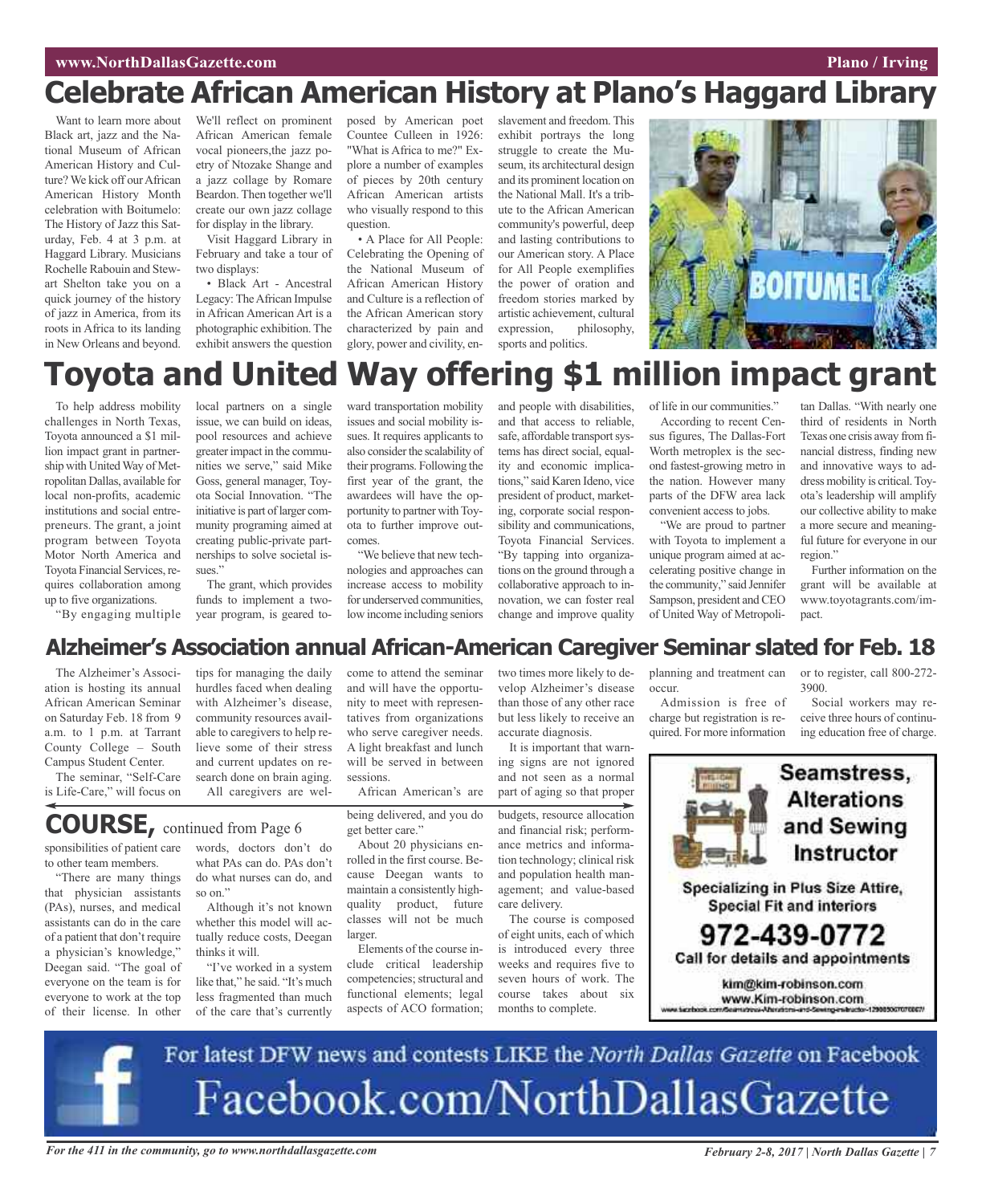## **Dallas mayor issues apology to travelers stuck at DFW airport**

*"First the president's executive action purports to be a response to national security, that we are not safe. If I believed that I would be very supportive of this action. That is not true. We have been very safe in the Dallas area for the past couple of years. In fact, 800,000 refugees have been admitted to the U.S. since 9/11; none of them has committed an act of terrorism on U.S. soil.*

*"If I'm a business person on that trip, and I just was told to go home, you think I'm going to come and invest money and do business here? I don't think so. From a business standpoint we are doing everything we can to become an international business cen-*



*ter. This move sends a clear signal that -- not so fast -- we don't want to have your business, and that is concerning to me.*

*"That's not the way you do business. You do it with*

## MUSLIM, continued from Page 1

"We need to send a message to Mayor Beth Van Duyne that the City of Irving constituents will not tolerate hatred," said Quintanilla, the leader of Accion America.

"We have never seen any radical Islamic behavior in Irving and we need to share that type of awareness with the community. Irving has a large minority community that includes Muslims and hate mongering is not accept-

#### **ALLEN Allen Community Theater presents** *Epic Proportions*

*Epic Proportions*, written by Larry Coen & David Crane, has heavy technical demands with grand scale sets, costumes, lighting and sound. The idea is that we are backstage at a heroic Biblical movie like Ben Hur, The Ten Commandments, or Spartacus. For information on ticket prices and show performances, visit www.allenscommunitytheatre.net

## **GARLAND Kids create 'moving' illustrations at the library**

Children ages 6 to 12 can create moving line drawings at 2:30 p.m. Saturday, Feb. 4,

able." The office of Mayor Duyne acknowledged receipt of questions but did not provide a response for this story.

Suleiman said Muslims welcome government officials to visit mosques to get to know them in the spirit of friendship and not suspicion. He said they reject a privately funded poll sent out to Muslim groups earlier this month by Rep. Biedermann request-

at the Walnut Creek Branch Library, 3319 Edgewood Drive. Participants will make abstract illustrations using crayons and markers, then cut their drawings into strips and glue them to construction paper.This will create a wave effect and give the illusion that the drawings are moving! For more information and to register, call 972-205- 2585.

## **General Election Filing Deadline is Feb. <sup>17</sup>**

Garland residents may file for a place on the May 6, 2017, General Election ballot for the offices of Mayor and City Council Districts 3, 6, 7 and 8. Anyone interested in candidacy must submit the required documents to the City Secretary's Office before the filing deadline of Friday,

*a handshake and a spirit of welcoming. On behalf of citizens of Dallas, we are sorry. We are not that way."* **- Mike Rawlings**

**Mayor, City of Dallas**

ing their response.

"The representative didn't reach out to us through one of the many mosques in Texas. Some in his own district to learn about us as a community and how we understand and practice our faith as Texas Muslims," Suleiman said during the press conference last week. "Instead, he decided to put us through a litmus test that is grounded in intimidation. These loyalty tests are not new in America, and they essentially imply a

Feb. 17. Candidate packets are available online and may be picked up at the Office of the City Secretary, 200 N. Fifth St.

#### **IRVING Irving's Got Talent provides a platform for local performers**

The Irving's Got Talent annual competition is the biggest night of the year for many local teens.

On Friday, Feb. 17, adults take a seat while talented teens take to the stage at Irving Arts Center's Carpenter Hall, 333 N. MacArthur Blvd. This free, all-ages show will feature music, dance and other performances by Irving teens.

A panel of judges will select winners andthe audience will vote on the best performance via text.

## **Young Costa Rican mother turned back from Houston airport**

By Ruth Ferguson *NDG* Editor

Adriana Portillo shared with friends via Facebook the plight of her cousin, Adriana Salazar Vila, who was scheduled to visit family in Dallas from Costa Rica. President Donald Trump's Executive Order is stated to impact visitors from seven countries in Africa and the Middle East. However, Salazar's family believes the order is being used as leverage to target other tourists according to the Facebook post.

Vila arrived at the Houston airport with her mother, Vilma Salazar, they were together for the first eight hours of the nearly 36-hour

second-class citizenship on the part of those who receive them. We reject that status and characterization. By sending us these letters dictated by Xenophobes and hate groups not even based in our state, he is negating decade of interfaith dialogue, multi-faith cooperation and civic engagement here in Texas."



detainment of Vila. During the process according to Portillo, the officials allegedly called Vila a liar and insisted she voluntarily sign deportation papers to speed up the process.

Both women were accused of smuggling drugs in the many coffee bags they

Dr. Michael W. Waters, who also attended the press conference, said he is concerned about the growing acceptance of racism and xenophobia sweeping across the country.

"I believe there is an assault on our civil liberties secured for us in blood by generations of soldiers and generations of activists," said

were carrying. None were found when each bag was opened. Eventually, Salazar was allowed to enter the country and travel on to Dallas. However, while she normally receives a sixmonth visa, she was informed she must leave by Feb. 25.

The family was informed Vila was returned to Costa Rica via a text believed to be from immigration or the airline notifying the family of her return flight. Her phone was confiscated so the details are unknown at this time, but the family believes Vila signed the paperwork because her baby was upset and she was prevented from meeting his needs.

Rev. Waters, a pastor of Joy TabernacleA.M.E. Church in South Dallas. "I believe Muslims are being targeted."

Shayan Elahi, anAmerican Muslim who is the chair of the civil rights committee of the Dallas County Democratic Party added, "Political intimidation will not work just as they have not worked against other minorities."

## Investors Liquidation Sale: **Laurel Land Cemetery Burial Plot For Sale (one space) Section # 3, Space # 15, Lot # 20**



Laurel Land Cemetery charges for cost of single Plot: \$3995.00 Discount Amount, if you act right away: <\$1745.00> (your savings) Your Cost: \$2250.00



(leave message,if no answer)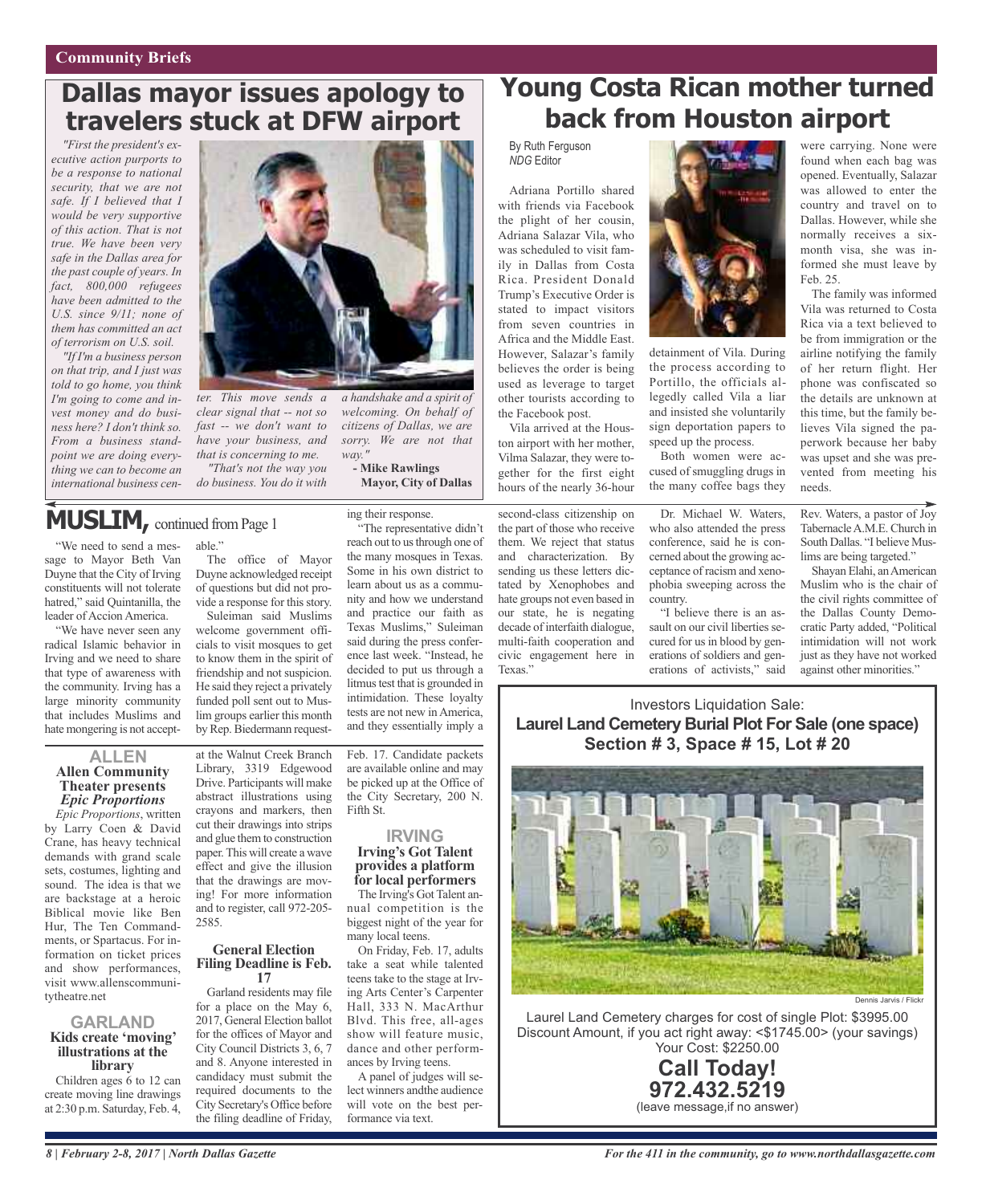LOSANGELES — ONX, an online video network targeting Black millennials began delivering original video content that shines a light on the global Black experience, to audiences in the US and around the globe.

Filling a void, ONX offers a diverse collection of content, including news, entertainment, and lifestyle programming. "Over the past couple of years, we've seen an appetite for more stories highlighting the Black experience," CEO Lateef Sarnor said. "ONX shares those stories within our community and to those seeking perspectives that are not shown



on major networks."

ONX's launch coincides with shifts in the cultural, social and political landscapes. "Now more than ever, it's important for Black people–

young and old–to have a voice," said Sarnor. "We can't let our opinions be silenced, especially in the current political climate. ONX puts a spotlight on the signif-

icance of Black culture, speaking truth to power and telling important stories of diversity."

To celebrate Black History Month, ONX will launch #BlackInTheDay, a video series featuring ONX talent describing a moment that shaped their Black experience. In addition, a new line up of daily and weekly programming began Jan 30. For the full lineup, visit WATCHONX.COM.

DAILY DOSE LIVE – Daily live news show covering the day's trending stories in news and entertainment live on social media.

THE DEEP DIVE -

Breaks down complex and important cultural topics/issues to answer the pressing questions that many of us want to know, but are afraid to ask.

WHAT IT'S LIKE - A snapshot into the lives of people who are marginalized in their communities, considered outsiders, or just plain misunderstood aiming to give their perspective on their experiences.

HE SAID SHE SAID – A weekly debate talk show discussing relationship topics from the male and female perspective.

ABOUT LAST NIGHT – Aweekly recap show featur-

ing highlights and opinions on notable moments in TV  $&$ Film from the past week.

MAN-ISH – A no-holds barred conversation featuring two male hosts discussing all the things men really care about; from sports to music to the latest gear and more.

ANDRE'S CLOSET – Docu-style fashion makeover show where everyday people get a style makeover using clothes from their own closet.

THE STYLELIST –Afast paced interactive roundup of the latest trends in entertainment, fashion, lifestyle, food & drinks, trave

## **DSO hosts special concert for audience on autism spectrum this weekend**

The Dallas Symphony Orchestra (DSO) announces the second annual My DSO Concert on February 5, 2017, at 2:30 PM, a free concert specially designed for children and adults on the autism spectrum and with developmental disabilities, and their families, friends and caregivers. My DSO Concert is presented in partnership with Autism Treatment Center, Best Buddies, LaunchAbility, My Possibilities, The Mc-Dermott Scholars at the University of Texas at Dallas, UT Southwestern Medical Center and The Warren Center. Tickets will be available to the general public beginning January 5, 2017.

Prior to the performance, representatives from the partner organizations as well as other organizations from North Texas will be on hand for a resource fair. Patrons will also be able to interact with musical instruments at an instrument petting zoo and participate in a music therapy experience provided by "Sing Your Way Home." Pre-concert events start at 1:30 PM.

My DSO Concert will last about an hour and will be performed without an intermission. The performance will not vary from a traditional orchestra concert

programmatically, but arrangements will be made to accommodate the individual needs of people with acute sensitivities. "Quiet rooms" will be set aside in case the music becomes overwhelming; the performance will also be

broadcast via television monitors on the lower level of the Meyerson. House lights will be set to a brighter level. There will be remarks from the stage to welcome the audience and introduce the music. Fidgets, ear plugs and eye cov-

ers will be available to help prevent overstimulation.

After the performance, patrons are invited to stay for a casual reception to meet other audience members and musicians of the Dallas Symphony Orchestra.

The inaugural My DSO Concert on April 10, 2016 served 1,100 participants, many of whom had never been to a classical concert before. "The response to the first My DSO Concert was overwhelming, joyful and affirming," said Jonathan

Martin, President & CEO of the Dallas Symphony. "There was a buzz of enthusiasm from the audience as the music was performed, and gratitude from families that they could enjoy a Dal-

See DSO, Page 10



*Do you have an upcoming event? Contact NDG Entertainment at marketing@northdallasgazette.com*

*February 2-8, 2017 | North Dallas Gazette | 9*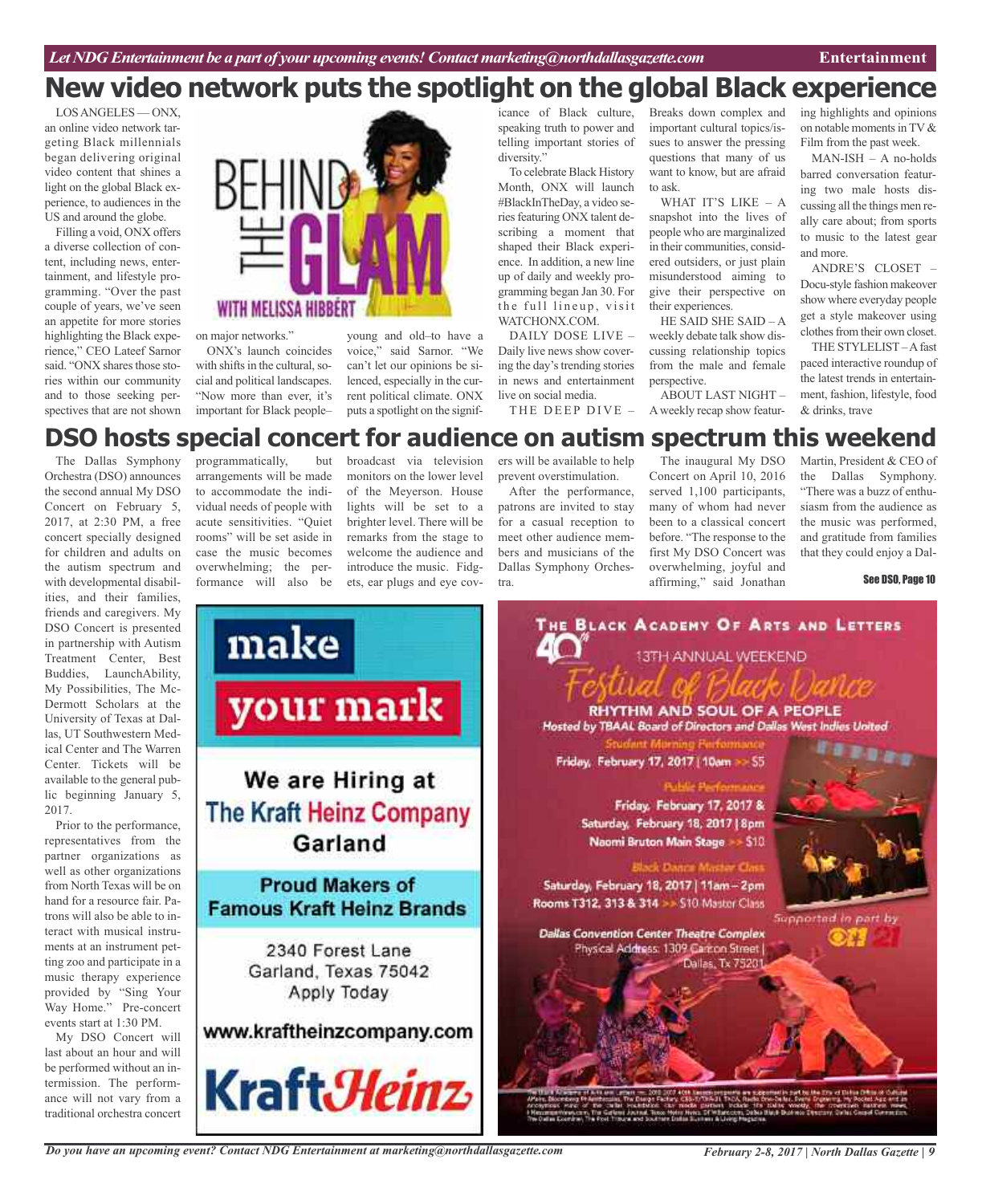## **Girl Scout cookie season includes new S'Mores cookie**

Girl Scouts of Northeast Texas (GSNETX), the largest organization shaping young female leaders in North Texas, is debuting a new cookie for the 2017 Cookie Season underway through Feb. 26.

Since 1917 the Girl Scout Cookie Program has been the engine that powers opportunities for girls participating in Girl Scouts. The 21st century Girl Scout participates in the Cookie Program not only to build skills such as leadership, business ethics, money management



*Girl Scout S'Mores Cookie debuted for the 2017 Cookie Season*

and more, but to also create troop activities for the upchange within their own North Texas community by raising money to support community projects and

## **DSO,** continued from Page <sup>9</sup>

las Symphony concert without stress or worry. We are delighted that we are able to present this event again and welcome more friends to the DSO."

"We could tell from the overwhelming response of our clients that the DSO was offering a truly unique opportunity. Every potential obstacle was already eliminated – from keeping the lights brighter throughout to a no shame and no shush attitude to any noise or distractions in the audience," said Zack Parsons, Program

Your Bridge to Of

 $\tau$  northds

and Development Associate at LaunchAbility. "Our clients and their families were able to relax in what would normally be a daunting event, and enjoy music at its finest. We thank the DSO for their attention to detail in presenting such a wonderful gift to this community."

Music Director Jaap van Zweden's personal experience was the motivation for this concert. At about six years of age, van Zweden's third child was diagnosed on the autism spectrum.

nnortunity

lasgazet

**More Happy Winners...**

Your Bridge to On

Soon, they discovered music was a way to communicate. "We had conversations with him by making music, through rhythm and other things," van Zweden said. "We saw this really work for him." The work with their child resulted in the creation of the Papageno Foundation. Today 25 screened and certified music therapists travel throughout the Netherlands visiting children in their home, and the organization researches the effect of music on children with autism. Papageno House, a new home for autistic

coming year. In 2016, the Girl Scouts Troop to Troop program aims to donate 100,000 Girl Scout Cookie

*Stacey Starkey (top left), Chris Mc-Daniel (above) and Trina Joe (at left were winners of free tickets to go and see Drumline LIVE when it performs here in Dallas. Stay tuned to the North Dallas Gazette on Facebook and Instagram for a chance to win free tickets to the hottest events*

*happening in DFW*

#### packages to local military veterans.

"The Girl Scout Cookie Program is the finest example of the Girl Scout Leadership Experience," said Jennifer Bartkowski, CEO of Girl Scouts of Northeast Texas. "Girls who participate in the Cookie Program develop critical skills such as goalsetting, decision making and interpersonal skills while earning money to fuel opportunities for their troop. 100 percent of the proceeds from the Girl Scout Cookie Program stay right here in our

young adults and children, was opened in Laren, The Netherlands, in August

2015. "We are excited about the opportunity to partner with the Dallas Symphony Orchestra on this concert again

this year," said Michael Thomas, Executive Director of My Possibilities. "It is so wonderful to be a part of something that brings the world of classical music to children and adults with disabilities who have a diffi-

The Girl Scout S'Mores cookie will be sold alongside Girl Scout classics including Thin Mints, Tagalongs, Samoas, Trefoils, Do-Si-Dos, Tagalongs, Savanah Smiles, and Toffee-Tastic.

council. Buying a box of Girl Scout Cookies helps more than 26,000 girls fulfill their dreams, follow their passions, learn to lead and ultimately change the world." To celebrate 100 years of Girl Scouts selling cookies, Girl Scouts introduced a new cookie flavor: Girl Scout

S'Mores.

Classic cookies can be purchased for \$4 a box and specialty ingredient cookies, Girl Scout S'Mores and Toffee-Tastic, sell for \$5 a box.

Cookie fans can find nearby cookie booths by visiting www.texascookietime.org or by downloading the Cookie Finder app. The app is available for iPhone and Android by searching GS COOKIES in your phone's app store.

For more information about the Cookie Program, visit www.texascookietime.org.

cult time engaging in the traditional setting."

My DSO Concert is free, however, seats must be reserved. For information and reservations, visit www.mydso.com or call 214.TIX.4DSO.

# These Texas Lottery Commission scratch ticket games will be closing soon:

| Game # | Game Name / Odds                                      | \$   | <b>Official</b><br>Close of<br>Game | End<br>Validations<br>Date |
|--------|-------------------------------------------------------|------|-------------------------------------|----------------------------|
| 1814   | <b>Holiday Loteria</b><br>Overall Odds are 1 in 3.96  | \$3  | 2/11/17                             | 8/10/17                    |
| 1781   | <b>Casino Cash</b><br>Overall Odds are 1 in 3.69      | \$10 | 2/13/17                             | 8/12/17                    |
| 1753   | 100X The Cash<br>Overall Odds are 1 in 3.48           | \$20 | 2/23/17                             | 8/22/17                    |
| 1805   | Pitbull<br>Overall Odds are 1 in 4.42                 | \$2  | 4/5/17                              | 10/2/17                    |
| 1769   | \$250,000 Extreme Green<br>Overall Odds are 1 in 3.19 | \$10 | 4/5/17                              | 10/2/17                    |

The conservation of the Conservation of the County of the conservation of the County of the County of the County of the County of the County of the county of the county of the county of the county of the county of the coun



## **Enter to Win! Ticket Giveaway**

*NDG Entertainment Ticket Giveaway!!! Follow North Dallas Gazette on Facebook, Twitter and Instagram to keep up on all the latest!!!*

*10 | February 2-8, 2017 | North Dallas Gazette*

*Do you have an upcoming event? Contact NDG Entertainment at marketing@northdallasgazette.com*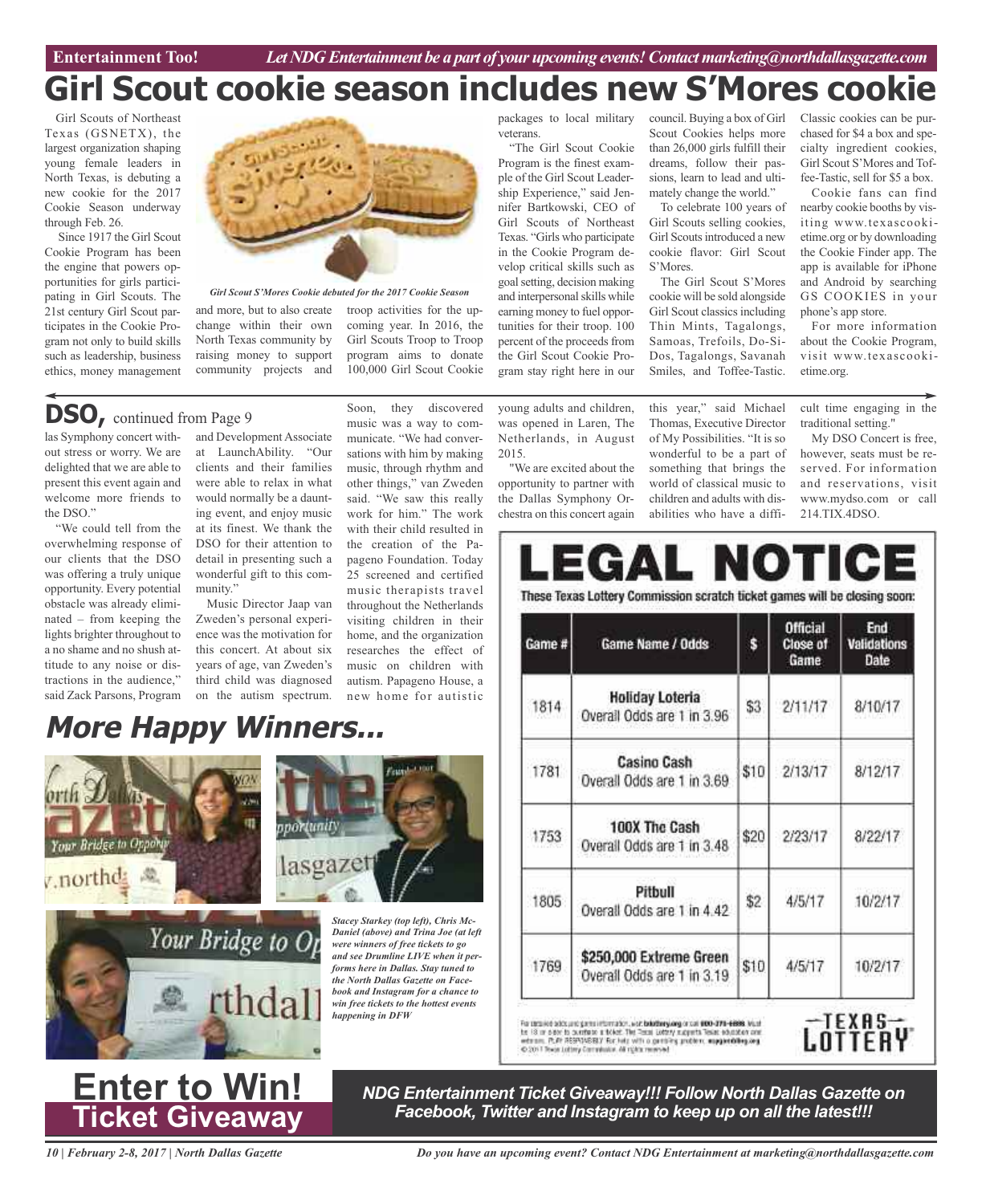## **Refinancing your debt could be a good idea if…**

By Nathaniel Sillin

Have you ever considered how lenders compare applicants? Typically, the lowest rate goes to those who have the highest likelihood of repaying the loan on time. A lot of data goes into determining that probability, including the person's credit, income and outstanding debt.

As these factors improve, your terms on new loans might improve as well. You could also refinance debts you took on earlier in life to take advantage of the



changes. As a result, you might be able to decrease your interest rate, lower your monthly payment and save a lot of money.

Refinancing, which is often done by taking out a new loan to pay off existing debt, can be surprisingly simple. In some cases, you can submit all the information online, and the entire

process will only take a few days. However, refinancing more complex debts, such as a mortgage, can take considerably longer.

While refinancing doesn't always make sense, it's worth considering if you're in one of the following situations.

Interest rates dropped. Some loans' interest rates

see-is-what-you-get format to allow subscribers to easily exchange standard text and pictures with their own in depend on a benchmark interest rate, such as the London Interbank Offered Rate (LIBOR). Even if your financial profile stays the same, when the benchmark rate rises or falls, your interest rate on a new loan could rise or fall as well.

You want to change the terms of your loan. Because you're taking out a new loan

to pay off existing debt, you might have the opportunity to change the terms of the loan. For example, you could have a variable-rate student loan whose interest rate rises or falls with a benchmark. You might be able to refinance with a fixed-rate student loan and have certainty that your monthly payments won't change in the future.

If you have a lower interest rate after refinancing and have the same amount, or less, time to repay the loan, you can save money over the lifetime of the loan. You want to lower your

monthly payments. Say you have a 30-year mortgage that you've been paying off for five years. If you refinance with another 30-year mortgage, you have an extra five years to pay off approximately the same amount of money. As a result, your monthly payments could be lower, but be sure to take into consideration the fact that you will likely wind up paying more in interest.

**Marketplace**

Your loan has a cosigner. Perhaps you asked someone to cosign your auto loan to improve your chances of

See IDEA Page 12

## **New service launches to help African American entrepreneurs create apps**

Columbia, MD (Black-News.com) — Savvier Health, LLC has been granted a license to offer the same easy-to-use subscription-based app creation plat-

form that has been used by tens of thousands of people around the world to successfully publish hundreds of thousands of apps. Their system uses a simple what-you-

## **OPTION**, continued from Page 3

cals."

Barber said that the loss of the full protections of the Voting Rights Act and voter suppression were two of the most underreported stories during the last election cycle.

"Long before any Russian hack, the American electoral process was hacked by systemic racism and fear," said Barber. "The Southern Strategy is alive and well."

Barber acknowledged that civil rights leaders and Democrats could have voiced louder criticism about the lack of work done in the U.S. Congress to restore the Voting Rights Act.

"Democrats talked more about David Dukes than they did about voter suppression and the Voting Rights Act being dismantled," said Barber.

Barber said that they were 868 fewer voting places across the nation; those closures disproportionately affected Black voters.

"Voter suppression has been proven, voter fraud has been disproven.The lie about voter fraud is a distraction from the truth about voter suppression, because voter suppression is about thievery. You scratch a liar, you'll find

a thief," said Barber. "Trump won because of the voter suppression that went on in the Black community."

After delivering a brief history of fusion politics, a time when poor Whites and Blacks worked together to achieve political power in the South following the Civil War, Barber questioned why so many poor, White people today cast votes for lawmakers that oppose establishing living wage standards, better healthcare and more educational opportunities for lowincome families.

The North Carolina pastor noted that there are 18.9 poor White people in the United States, about eight million more than the number of poor Black people, though Black people experience poverty at higher rates than Whites.

Barber said that exploring the real reasons why so many poor Whites vote against their own self-interest, would make for a great investigative report.

Returning to the theme that today's political environment in America is nothing new, Barber told the story of Shadrach, Meshach and Abednego, who he described

as "three millennials from the Bible days," that liked to write and Nebuchadnezzar, "a maniacal egomaniac who hundreds of ready-to-publish app templates. With this sys-

loved to tweet out his own news," loved to build towers and invited people to come to his towers to bow down.

When Nebuchadnezzar commanded that everyone bow down to his image and Shadrach, Meshach and Abednego refused, the king threatened to throw them into the furnace.

"He didn't know they already had a fire. They came from people who had been through the fire," said Barber. "They remembered how the lord had dealt with pharaoh. They remembered how David dealt with Goliath."

Barber said that the three young leaders had a fire in them, because they sung the songs of their ancestors.

"Can we just make a decision, Black folks? Can we just make a decision, publishers? Can we just make a decision, civil rights…that bowing down is not an option?" Barber implored. "I gotta suspicion that it's going be some fiery times. I gotta suspicion that it's gonna get hot. I gotta suspicion that Nebuchadnezzar is gonna do some rough stuff."

Barber implored the pub-

tem, even the average high school student can churn out multiple apps each month and make money for college in his spare time.

Now, anyone who can use

lishers, journalists and activists in the room to go into the proverbial fire standing up, because help won't come, if you go in the fire bowing down.

"If you go in the fire standing up, God can transform the fire and the same fire that was meant to destroy you, can become a fire of deliverance!" Barber shouted.

The crowd roared, delivering Barber a standing ovation. The Moral Mondays leader continued:

a home computer has the potential to copy and paste and write their way into a piece of the explosive international app market that has made more than a few millionaires.

"Bowing down is not an option! Standing down is not an option! Looking down is not an option! Breaking down is not an option! We've been through worse before." Barber exclaimed. "We've been through slavery. We've been through Jim Crow. We've been through the Trail of Tears and we're gonna stand up in this moment!"

The next day at the conference, Barber committed to writing a regular guest column for the NNPA Newswire

Neither coding experience nor a large investment in time or resources is needed to become a part of the app revo-

#### See APPS Page 12

that will be distributed throughout the NNPA's network of 211 Black-owned media properties and will reach an estimated 20 million readers in print and online.

"Somebody has to write from the perspective of crisis, even if the crisis doesn't end immediately," Barber explained. "Somebody has to make sure that there is a witness that [the Black Press] didn't go along with it. So we have to do that."



## JOIN US FOR A FREE INFORMATION WORKSHOP FEBRUARY 15, 7 P.M. AT PLANO MUNICIPAL CENTER, 1520 K AVE.

## This is a great opportunity to discover the CIP projects available for the upcoming year.

- > Meet City staff from Procurement, Parks & Recreation, Engineering and Public Works
- > Get first-hand information about approved projects and the City's bid process.
- > Prime and sub-contractors are encouraged to attend
- > Ask procurement and project questions

PRE-REGISTER FOR THE EVENT TODAY AT PURCHASING@PLANO.GOV



G Plano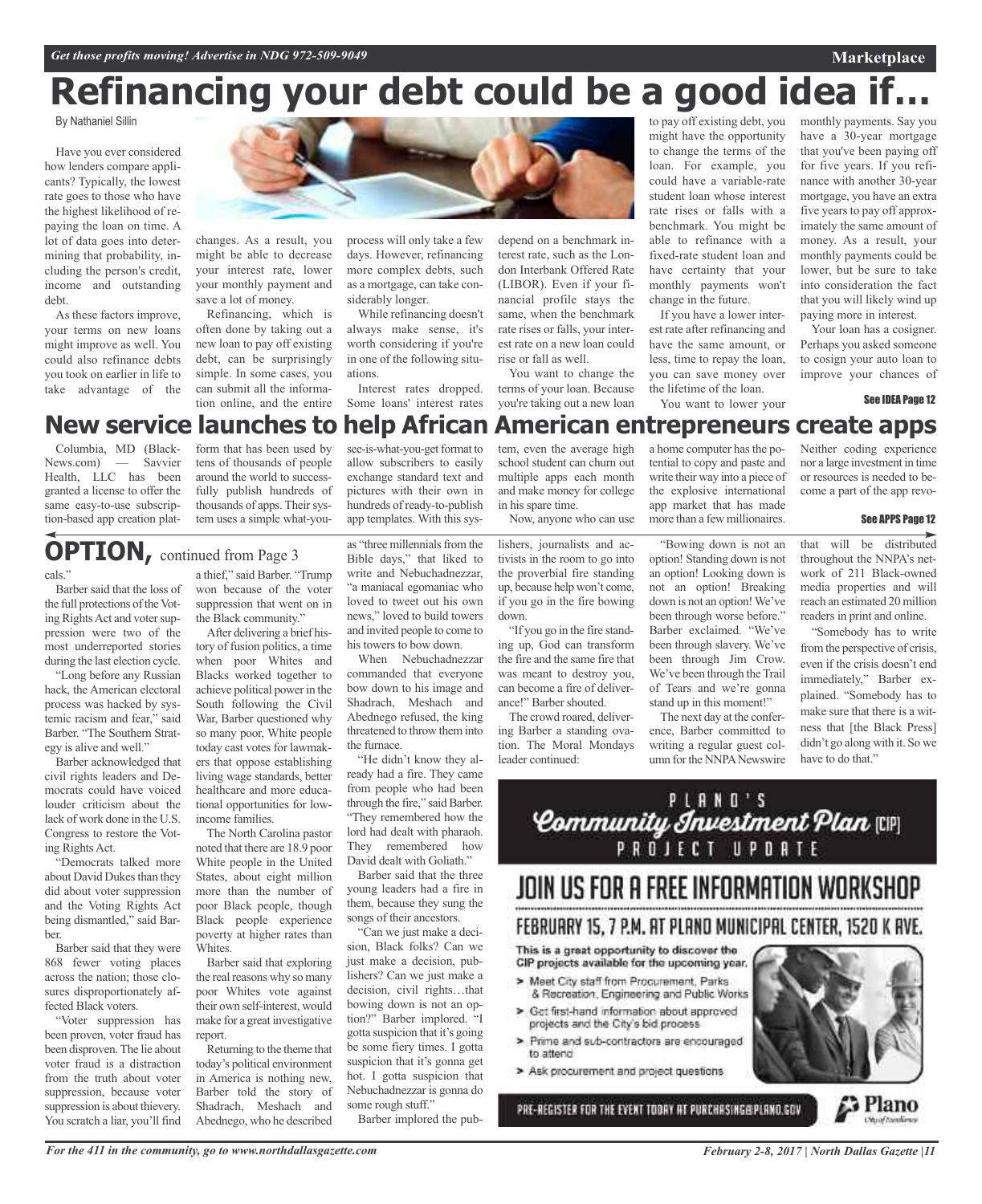## **Green Dot purchases Simmons' Rushcard in megadeal**

ByStacyM.Brown (NNPA all of the tools and resources Newswire Contributor)

Every American needs a RushCard — or Green Dot.

That's the mantra of Rush-Card founder and business mogul Russell Simmons, who together with Green Dot Corporation President Steven Streit, explained the intricacies of their new partnership in an interview with the NNPA Newswire.

Simmons and Streit said Green Dot Corporation has agreed to purchase UniRush, LLC, the parent company of the RushCard prepaid debit card.

The deal is worth about \$167 million and will merge Green Dot's 4.5 million cardholders with RushCard's 750,000 account holders.

Simmons, long a champion for the underbanked and unbanked, will remain with the company and continue to play a significant role in guiding the union in its mission to create more banking opportunities for allAmericans.

"There are some things that we can do with our card that will be happening soon that will make us unique," Simmons said. "I don't care how many cards you have in your wallet, you will need us with

we'll have. Every American needs a RushCard."

> Among those resources are the formation of the nation's largest mobile, online and direct mail "direct-to-consumer" providers of bank accounts, debit cards and other financial services.

> Of course, Green Dot's acquisition of the RushCard enhances the company's prospects among the techsavvy, urban and millennial consumer segments of the financial services market where RushCard hastraditionally excelled.

"The reason Steve was so attractive, as a partner, is that he does care and he has the innovative products that go with caring," Simmons said. "We have early direct deposit, where people get their pay two days early, fraud protection and features that my customers need."

Viewed by many as both a pioneer in the financial services industry and as a passionate advocate for the unbanked and underserved communities, Streit said his mission continuesto be to financially educate low-income families and to serve their needs.

"If I had my way, young people, especially from low-

## **APPS,** continued from Page <sup>11</sup>

lution anymore. It is no secret that people of color, specificallyAfrican-Americans and Hispanics, are grossly underrepresented among the ranks of app creators, but Savvier Health hopes to help turn the

tide.

With AppsILike.net subscribers choose from hundreds of templates, change the text and pictures, and then click a button to submit their work to their technical sup-

## **IDEA,** continued from Page <sup>11</sup>

getting approved or getting a lower interest rate. If you're eligible for refinancing on your own, you might be able to release your cosigner and take full responsibility for the new loan.

Proceed carefully because applying for refinancing could hurt your credit. Applying for refinancing often results in a hard inquiry, when a potential lender reviews your credit. Generally, a single hard inquiry won't have a large negative impact on credit, but multiple hard inquiries might.

When you're refinancing a mortgage, auto loan or student loans you can still shop around and try to find the best rate without worrying about your credit too much. As long as the hard inquiries happen within a 14- to 45 day period (depending on the credit-scoring model) the credit-scoring model will consider them a single inquiry.

Consider the fees and find your break-even point beincome families,wouldalways talk about money and learn how to manage money," Streit said.

The deal is one Simmons called "a no-brainer" and one that will greatly benefit his already large customer base.

"We made a move to make sure that we better service our customers and that's why we did this deal," Simmons said. "We were set up to do a partnership and we will execute."

The two CEOs said while they've long been competitors, they've also been admirers.

When Simmons didn't shy away froma stormof bad publicity and personal criticism for a glitch in the RushCard two years ago, Streit said he was impressed with how the Def Jam founder responded.

Simmons helped to create a multi-million-dollar fund to help cover the costs that customers had while their cards were beset by technical problems.

Insome instances,Simmons sent money to customers to help pay their rent, car loans and other payments.

"A big part of [buying Rush-Card] is Russell himself," Streit said, noting that he met Simmons some time ago when Simmons gave a keynote speech at a conference about

port team, who then 'builds' the app and submits it to the AppStore under the subscribers'AppStore developer account, or provides the code (APK) that subscribers can upload to their GooglePlay or Amazon/Kindle developer accounts. With literally millions of stock photos avail-

fore refinancing. Depending on the type of debt and the lender, there could be costs associated with refinancing debt. For example, some loans have an origination fee, either a flat fee or a percentage of the loan amount, which could be significant. The break-even point is how long it'll take you to recoup the costs associated with refinancing. For example, it could cost you \$3,000 to refinance your mortgage, but you'll save \$150 each month. You'll break even after 20 months because that's when you'll have saved \$3,000 in monthly

prepaid cards. "Russell understands the community and cares deeply. I thought he handled himself so well [during the glitch]. Everyone can be a great CEO or a great leader when things are going well."

Streit continued: "Russell worked hard when things were going bad. The fact is that he quickly turned the health of that company around and he regained the confidence of his customers."

GreenDot also encountered problems of its own last year when a glitch stopped many of its customers from accessing their accounts, making purchases and withdrawing cash.

With Streit's guidance, the company was also able to overcome those issues.

Together, Green Dot and RushCard are two of the oldest prepaid debit cards in the marketplace.Simmons'RushCard popularized prepaid cards, while Green Dot pioneered the reloadable prepaid card and is the largest provider in the U.S., according to Forbes Magazine.

Recognized with numerous industry awards including a two-time winner of Ernst & Young Entrepreneur of the Year, Streit has heavily been involved in philanthropic efforts, founding Patti's Way, a 501(c)(3) charitable foundation

able online for purchase, the possibilities for creating new apps is endless.

While not everyone is computer savvy, AppsI-Like.net provides numerous step-by-step tutorials to help even the most skeptical subscribers create stunning apps with little effort. Free techni-

payments. If you plan on selling the home before the break-even point, it likely doesn't make sense to refinance.

Use the same sort of calculations to weigh the pros and cons of refinancing other types of debts. When it looks like refinancing could be beneficial, shop around to try and find the terms that best fit your needs.

Nathaniel Sillin directs Visa's financial education programs. To follow Practical Money Skills on Twitter: www.twitter.com/Practical-Money.

providing grants to single mothers and their children.

Streit also has mentored children in foster care in Los Angeles and has been a benefactor to the Los Angeles Police Department's Hollenbeck Police Athletic League.

"Russell and I are both philanthropic and, yes, it's always a dangerwhen you align yourself with any human because you're always worried about someone getting into trouble," Streit said. "But, Russell has so many years of being an activist and, as far as his activism goes, I love it. Look, money is power, money is politics and money has its means and Russell gets it."

Streit said Simmons' voice and creative spirit and love for the community at-large were important factors in doing a deal of this magnitude.

"I don't like when big companies buy companies and homogenize it. I wanted to make sure we kept the flavor and kept Russell's energy, love and passion," Streit said.

In the end, the pair each said the deal was easy.

"Year ago, the RushCard supported a financial service tour that we did we Dr. Ben Chavis," Simmons said. "We taught financial literacy and a part of our mission, as this

cal support via email is also available.While there will be a slight learning curve for many, a person with no app creation experience whatso-

company grows, is to teach financial literacy." Simmons continued: "The

potential to help the community grows with this deal. We speak their language and we speak to their needs."

The deal, expected to close before the end of the first quarter, enhances Green Dot's shareholder value and materially expands the company's scale, Streit said.

As he's done with ventures in music, comedy and fashion, Simmons said he's partnering with the best company in the industry, Green Dot, to expand opportunities and continue RushCard's mission to revolutionize the banking industry.

"We believe our customers are among the most loyal in prepaid and I want to thank them for their years of support. I always wanted to serve the customer and I sold into a place where I've known Steve for a long time and I trust him and he's been a great competitor," Simmons said. "We are excited to continue and expand upon our tradition of providing great and important products for our customers over the many years to come and the truth is millennials are looking at us asthe future of the bank-

#### See DEAL, Page 13

ever could create a basic app in a Saturday afternoon with easy methods and tutorials, and soon be able to create a basic app in lessthan an hour.

TISEO PAVING COMPANY

419 E. Hwy. 80, Mesquite, TX 75150 Tel: (972) 289-0723 Fax (972) 216-5637 www.tiseopaving.com

Performing Concrete Street Paving in the Metroplex Area We Accept Subcontracting Bids For All Public Works Projects in the Dallas Area. We Are Accepting Applications for Concrete Mixer Drivers and Heavy Equip-

ment Mechanics

**Equal Opportunity Employer**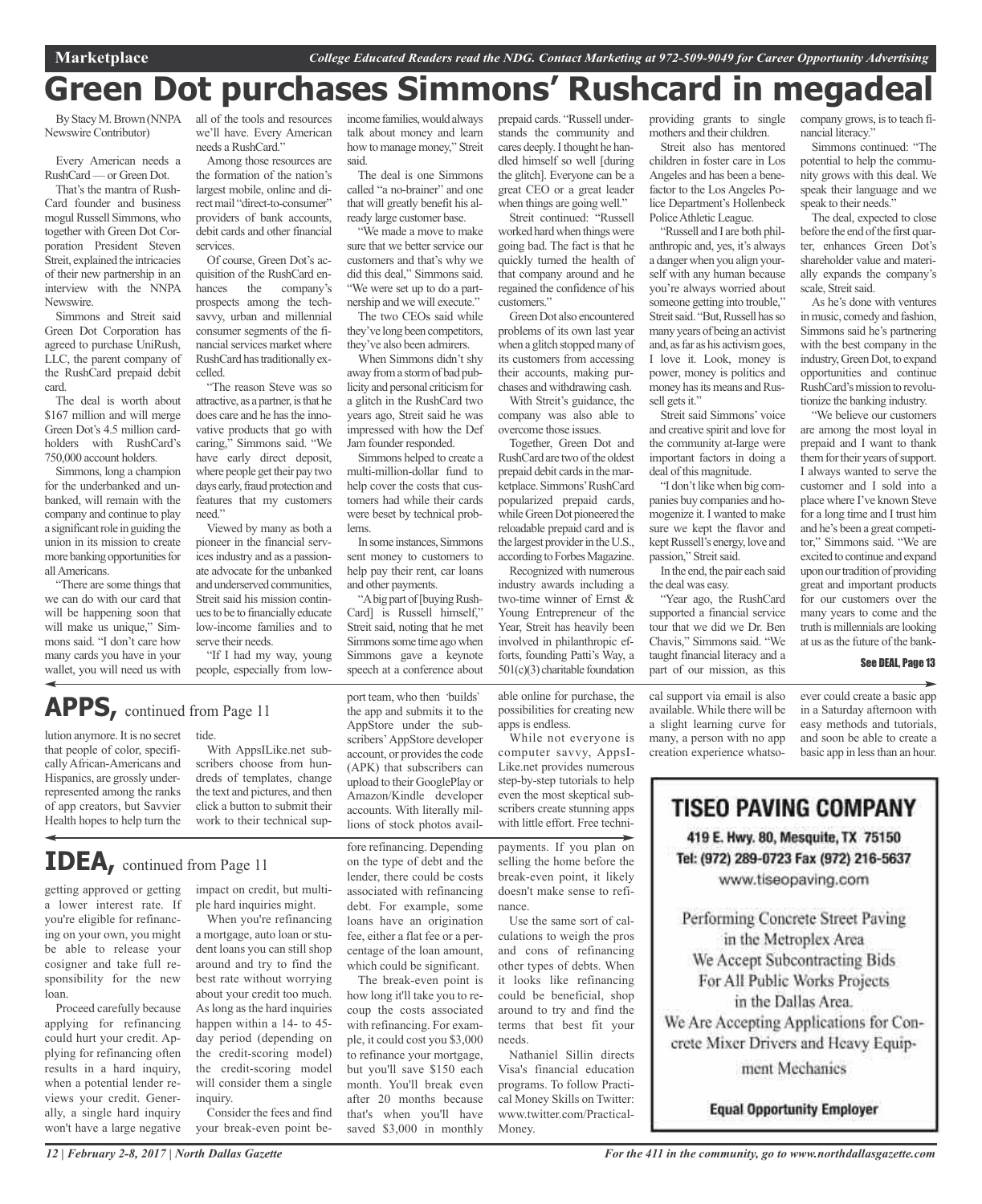## **Raising Cane's taking applications for 38th DFW-area restaurant**

Renowned as one of the "Best Companies To Work For" in Dallas/Fort Worth, Raising Cane's Chicken Fingers is always on the lookout for talented individuals to help foster its most coveted qualities: a cool culture, fast and friendly service and an all-embracing commitment to community involvement.

"We're looking for a select group of friendly, energetic, customer-service-oriented crewmembers to join the Raising Cane's team," said General Manager Leo Scarbrough. "We offer competitive pay, a great work envi-



ronment and a cool company culture that sets us apart from our competitors.And because this will be a late-night location – our drive thru will be open till 3:30 a.m. from the DFW Metroplex rapidly Thursday through Saturday –

we'll need lots of great individuals to help us share our ONE LOVE with this vibrant part of town."

With its 38th restaurant in nearing completion, the pop-

ular Louisiana-based brand is seeking more than 75 candidates for multiple crewmember positions. When the restaurant opens on Feb. 14 at 2255 W. Northwest Highway (near I-35), it will be the 105th Raising Cane's in Texas and among more than 300 system-wide.

Interviews will be scheduled through Feb. 3 at the Holiday Inn Express & Suites located at 2287W. Northwest Highway in Dallas. Interested crewmember candidates are encouraged to apply online at caniaccareers.com (search for NW Highway).

## **Richardson Parks and Recreation now hiring for part-time and summer positions**

Recreation Department is now hiring for a variety of part-time and seasonal jobs. Hourly salaries start at \$7.25 and up, and many of the positions are open to

Dr. Benjamin F. Chavis, Jr., the president and CEO of the National Newspaper Publishers Association said that Russell Simmons continues to advance the economic development interests of the African American community, as well

ing industry.'

**DEAL,** continued from Page <sup>12</sup>

The City's Parks and teens under age 18. Posi-(minimum age: 16) and tions posted include lifeguard (minimum age: 15), pool cashier/slide attendant (minimum age: 16), swim instructor (minimum age: 16), swim team coach

> as all marginalized communities across the United States. "The NNPA, in particular, recognizes this acquisition with serious anticipation toward helping to further fulfill the inclusive goal of economic justice and equality for all,"

day camp counselor (minimum age: 16); positions for day camp director, pool manager, assistant pool manager, swim instructor coordinator, phys-

ical activity class instructor and recreation support technician are also available.

Visit www.cor.net/jobs for more information or to apply online.

## **Experienced Print & Web advertising Indoor sales.**

12.00 to 15.00 per hour against commission. Candidate must have 3 years of Verifiable experience. Must be able to sell minority Media, Print & Web 25 to 30 hours weekly. Must be highly motivated and a Self-Starter.

**ONLY EXPERIENCED ADVERTISING CANDIDATE SHOULD APPLY.**

Send Resume to: **Inquiries1909@ gmail.com** Or leave message @ **972.432.5219**



**Services and Construction**

**Review Competitive Opportunities at https://garlandtx.ionwave.net**

**www.garlandpurchasing.com**

**972-205-2415**



**DO YOU WANT AN EXCITING AND REWARDING CAREER?**

**PURSUE A CAREER AS A POLICE OFFICER OR FIREFIGHTER!**

• Competitive wages<br>• Array of benefits<br>• Education incentive pay<br>• ...and more

REGISTER ONLINE TO TAKE THE CITY OF IRVING'S NEXT CIVIL SERVICE ENTRANCE EXAM

## *www.cityofirving.org*

*The City of Irving does not discriminate on the basis of race, sex, religion, age or disability in employment or the provision of services.*

**Statewide African American Press\Association is seeking a statewide sales representative.**

The Texas Publishers Association is seeking a statewide sales representative to



represent the overall sales objective for the organization. Individual must have a proven sales track record with local and regional sales strategies.

Also the individual must be:

- A self-starter
- Have excellent written and verbal communication skills
- A visionary
- Professional

• Have excellent organizational skills Previous advertising agency and direct sales experience a plus. Position is commission based.

Serious inquiries only. **Please email resume to inquiries1909@gmail.com or leave a message for the position at 972-432-5219.**

## **energetic interns in the Dallas Area**

Chavis said.

**Looking for**

A local community newspaper has an internship position available. The goal is to provide students and aspiring writers an opportunity to gain published clips, experience and professional feedback. The position is for 20 hours a week at



\$8.50 per hour. Assignments will include covering local events, phone interviews, and rewriting press releases.

**Send resume and writing samples to: inquiries1909@gmail.com**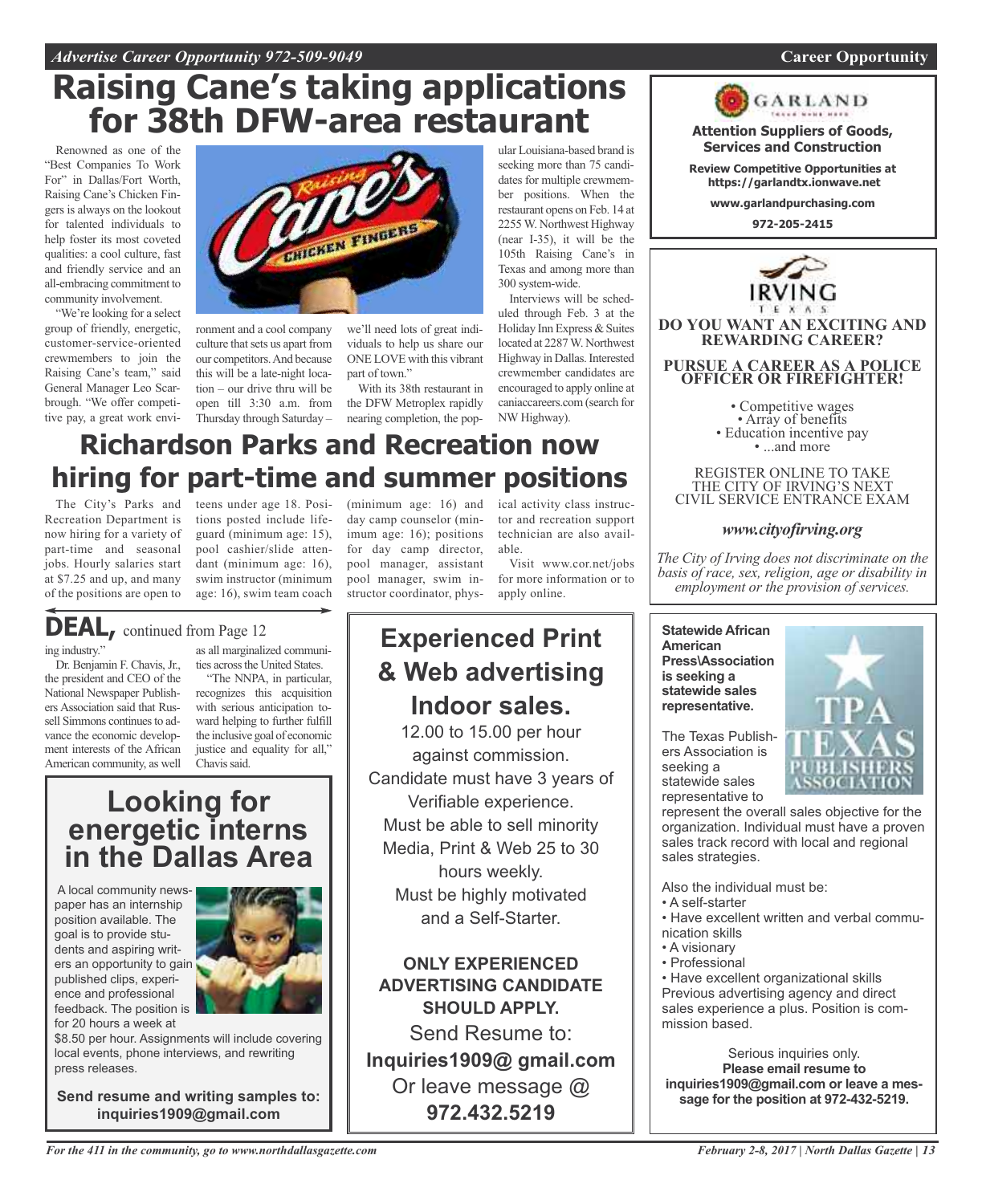#### **BETHEL BIBLE FELLOWSHIP, CARROLLTON (A PLACE TO BELONG)**

**NOTICE: Pastor Woodson serves the community by providing "Professional Therapy and Counseling Services" on a "Sliding Fee" scale. To schedule an appointment call the Pastoral Counseling Center at 972-526- 4525 or email the church.**

#### **February 4, 10 a.m.**

Ladies, join us for our Women's Ministry meeting, W.O.R.T.H. at the church. We meet the first Saturday of each month.

#### **February 5, 9:45 a.m.**

You're invited to our Sunday Morning "Prayer and Meditation" at 10 a.m. See what God is doing through and with us; you will be blessed.

#### **February 8, 7 p.m.**

Join us in Wednesday's Prayer and Bible Study Class with Senior Pastor Woodson, Pastor Brenda Patterson and others teaching a series on "Design for Discipleship, Book 6, Chapter 2." Spiritual maturity is God's desire for you. It's Time to Grow; Ephesians 4:12 & 13.

Dr. Terrance Woodson, Senior Pastor 1944 E. Hebron Parkway Carrollton, TX 75007 972-492-4300  $ww.$  be the l b i b l e f e l loswhip.org

#### **CHRIST COMMUNITY CHURCH IN RICHARDSON**

 $\mathcal{L}_\text{max}$  and  $\mathcal{L}_\text{max}$  and  $\mathcal{L}_\text{max}$ 

**February 5, 8:45 a.m.** You're invited to our Morning Services as we worship, honor and praise God for His blessings.

#### **February 8, 7 p.m.** Join us at 12 Noon with Rev. Viveca Potter teaching on the Word of God; come back at 6:45 p.m. for Corporate Prayer and stay for Senior Pastor Autry at 7:30 p.m. teaching the Word of

God. Our youth will come for Food and Fellowship at 7 p.m. followed by Bible Study at 7:30 p.m.

Dr. Terrence Autry, Senior Pastor 701 Centennial 972-991-0200 Richardson, TX 75081 www.Christcommunityrichardson.org

#### **FELLOWSHIP CHRISTIAN CENTER CHURCH IN ALLEN "THE SHIP"**

 $\mathcal{L}_\text{max}$  , which is a set of the set of the set of the set of the set of the set of the set of the set of the set of the set of the set of the set of the set of the set of the set of the set of the set of the set of

#### **Follow us on Social Media (Facebook,Twitter,YouTube and Vimeo).**

**February 5, 8 a.m.** Join us on our main campus at 200 West Belmont Drive for Early Morning Worship and be blessed; followed by our Sunday Worship Services at Bolin Elementary School in Allen, Texas 75002 and bring someone with you, you will be blessed.

#### **February 8, 7 p.m.** Join us in our Wednesday's 12 Noon-Day Live, Prayer and Bible Study and/or our Wednesday Night Live, Prayer and Bible Study at 7 p.m. to learn more about God's Word at the Joycie Turner Fellowship Hall, 200 West Belmont Drive in Allen. Be encouraged by God's plan for your maturity and His glory; and most of all; be prepared to grow.

Dr. W. L. Stafford, Sr., Ed. D. Senior Pastor 5705 Cheyenne Drive at Bolin Elementary School in Allen 75002 for Sunday Morning Worship and the Admin. Building Address is 200 W. Belmont Drive Allen, TX 75013 972-359-9956 www.theship3c.org  $\mathcal{L}_\text{max}$  , which is a set of the set of the set of the set of the set of the set of the set of the set of the set of the set of the set of the set of the set of the set of the set of the set of the set of the set of

#### **INSPIRING BODY OF CHRIST CHURCH, Let's Go Fishing! MATTHEW 4:19**

**February 3, 2017** All men are invited to

Men's Ministry meeting each Friday night at 7 p.m.

**February 5, 10 a.m.** (Only One Service, every Sunday) You're invited this Sunday as we praise, worship, honor and magnify God's Holy name.

### **February 6, 7 p.m.**

Join us in Monday School as we grow in God's Word and learn what God has to say to us. Pastor Rickie Rush 7701 S Westmoreland Road Dallas, TX 75237 972-372-4262 www.Ibocchurch.org

#### **MT. OLIVE CHURCH OF PLANO (MOCOP)**

 $\overline{\phantom{a}}$  , and the set of the set of the set of the set of the set of the set of the set of the set of the set of the set of the set of the set of the set of the set of the set of the set of the set of the set of the s

**February 5, 10 a.m.** Join us for Worship Service as we praise and worship God in 2017 for His Honor and His glory; and don't forget to comeback at 7 p.m. for our Brazilian Church.

## **MT. OLIVE CHURCH OF PLANO** 300 Chishoim Pl. Plano, TX 75075 972-633-5511 Answers you need, Hope for today

is waiting for you... · Sunday School for all ages 8:30 am · Sunday Morning Prayer  $9-30$  am · Sunday Service  $10:00$  am · Wednesday Night Service 7:00 pm



ices and fellowship as we give God all glory, honor and praise.

**February 8, 7 p.m.** You're invited to our Wednesday's Bible Study class; you will learn what God has to say to us. Come to be encouraged by God's plan for your spiritual growth and His glory.

**February 10, 7:30 p.m.** Join us for our Pre-Valentine Celebration Love Extravaganza, "It's About Love"; attire is dressy, call the church for details, you don't want to miss this af-

Pastor Sam Fenceroy Senior Pastor and Pastor Gloria Fenceroy 300 Chisholm Place Plano, TX 75075 972-633-5511 www.mocop.org

 $\mathcal{L}$  , and the set of the set of the set of the set of the set of the set of the set of the set of the set of the set of the set of the set of the set of the set of the set of the set of the set of the set of the set

**SHILOH MBC IN PLANO (WHERE COMMUNITY BECOMES FAMILY)**

**February 5, 8 a.m. and 11 a.m.** Join us for Worship Serv-

5:30pm

KODBE 1040 AB

fair.

#### **February 8, 7 p.m.**

You're invited to our Wednesday's Bible Study to learn more about God's Word. Come and be encouraged by God's plan for your maturity and growth; it's all for His glory and His honor. We are, "Growing in Christ through the study of His Word."

Two Notices: Our AWANA (Approved Workman Are Not Ashamed from 2 Timothy 2:15) is held from 6:30 - 8:15 pm, now through May 2017. There is no charge

for registration for new participants! This is a Biblebased program for children and youth, ages three years old through the 12th grade. The emphasis is on memorizing the Word of God and developing a personal relationship with our Lord Jesus Christ in a structured, safe and fun environment. Our church ministries offer opportunities for motivation and growth; join us and see. Be blessed of the Lord.

Dr. Isaiah Joshua, Jr. Senior Pastor 920 E. 14th Street Plano, TX 75074 972-423-6695 www.smbcplano.org



NDG now has a "Special Advertising Package"for churches and non-profit organizations that need to let the community know about your Special Event.

## Opportunity You Can Measure...

### **Church Events**

- Church Anniversary
- Pastor's Anniversary
- Women's Day
- Men's Day

## **Non-Profit Org. Events**

- Fundraisers
- (Concerts)
- Special Events
- (Personal or Community)

## Special Rate \$199

(Black & White, per insertion) Ad size - 4.905"x 6"(Quarter Page, B&W) (NOTE: Color Ad \$75 extra per inserion) Production disclaimer - NDG ad meake-ready is not included in promotion. Layout/production of "copy ready"ad will be a nominal extra cost. E-mail ad copy to: Marketing@NorthDallasGazette.com or call our Marketing Department today! 509-9



*For the 411 in the community, go to www.northdallasgazette.com*

## **Church Happenings www.NorthDallasGazette.com**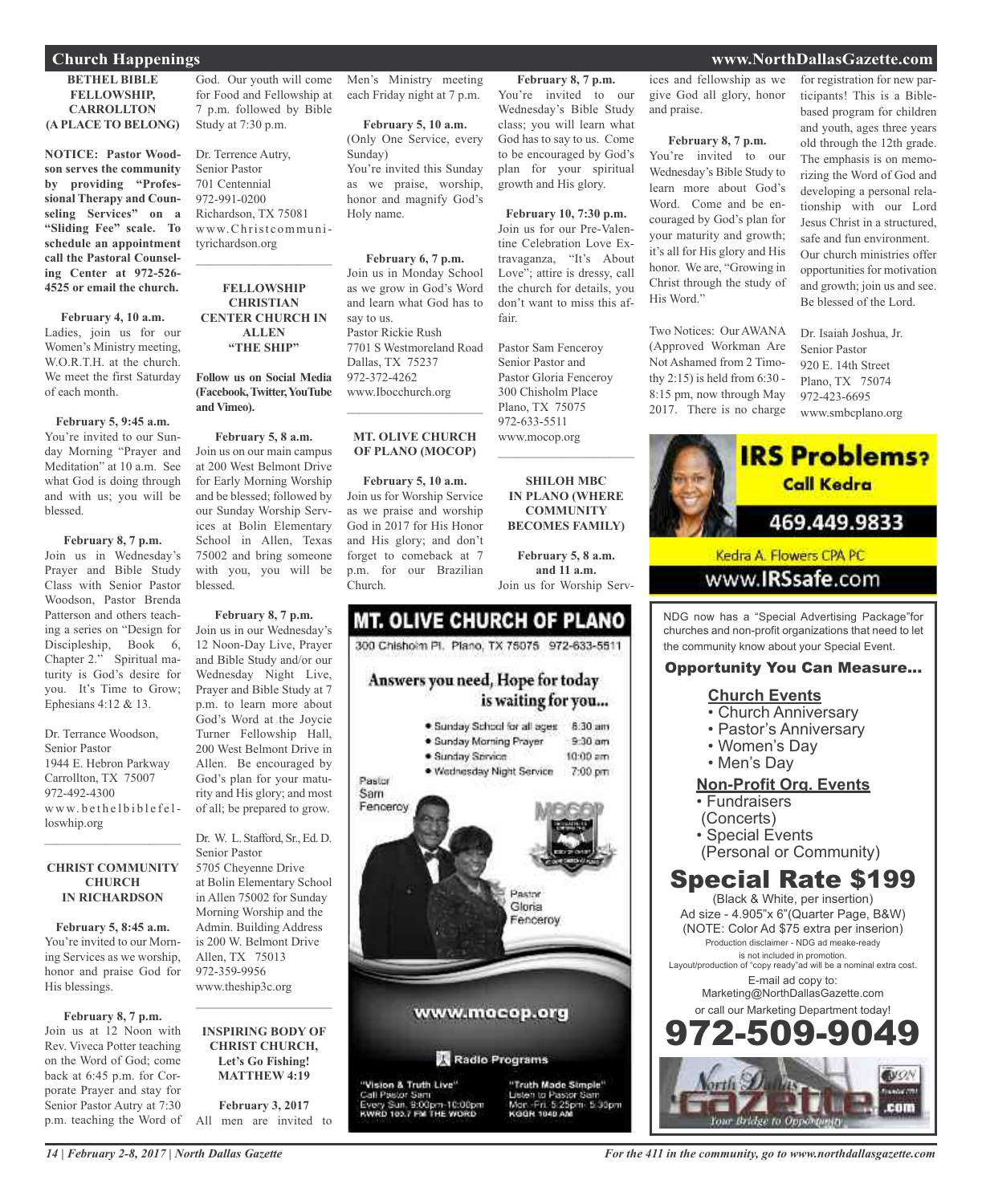

*Send email to: businessoffice@ northdallasgazette.com to sign up for Sister Tarpley's weekly electronic newsletter.*

The month of February is the United States' observation of Black History. The 2017 theme is "The Crisis in Black Education." It focuses on the crucial role of education in the history of African Americans.

The Association for the Study of African American Life and History (ASALH) founder, Carter G. Woodson, once wrote that "If you teach the Negro that he has accomplished as much good as any other race he will aspire to equality and justice without regard to race."

It is disheartening to think of the controversy surrounding this very important holiday.

Some people have joked, "We were given the shortest month of the year to celebrate our history." This is not just Black History that we are celebrating, not just America's history, but history of the world.

Many great and useful inventions that are being used worldwide and that are taken for granted were invented by Black people.

The "gamma-electric cell" that makes possible our use of the mobile phone was invented by a Black man, the car battery and open heart surgery to name a few essential things that are in use today.

Some people think that it's by pure accident that some Black people, the same ones that we hear about year after year; have done something worthwhile.

People easily accept that we have a few famous entertainers, sports figures and a few entrepreneurs making millions of dollars.

However, they are slow to recognize that there are many Black people that

have excelled and are continuing to excel and inventing devices.

And, they use math and science to make a difference in how we live, work, play, and entertain today.

As a retired teacher, I too wish that all history of great magnitude is put in our textbooks, especially Black History, which is American's history; in spite of what we have been taught.

But wishing it is not going to get the information in our textbooks on the grand scale that it needs to be.

The story of Carter Godwin Woodson, Father of Black History (December 1875 – April 1950) is a captivating and inspiration story in itself.

Dr. Woodson said, "Those who have no record of what their forebears have accomplished lose the inspiration which comes from the teaching of biography and history."

When Dr. Woodson established Negro History week in 1926, he

realized the importance of providing a theme to focus the attention of the public.

The intention has never been to dictate or limit the exploration of the Black experience, but to bring to the public's attention the important developments that merit emphasis.

He believed that Blacks should know their past in order to participate intelligently in the affairs in our country.

Dr. Woodson strongly believed that Black history which others (even some Black people) have tried so diligently to erase—is a firm foundation for young Black people to build on in order to become productive citizens of our society.

Prior to "Negro History WEEK," Dr. Woodson and several of his friends established the Association for the Study of Negro Life and History. In the 1960s it was established as Black History

MONTH.

In 1912 Dr. Woodson, received his Ph.D in history from Harvard University. He developed an important philosophy of history.

History, he insisted, was not the mere gathering of fact. The object of historical study is to arrive at a rea-

sonable interpretation of the facts.

**Black History Month**

History is more than political and military records of people and nations. It must include some description of the social conditions of the period being studied. Dr. Woodson often said that he hoped the time

would come when Negro History Week would be unnecessary; when all Americans would willingly recognize the contributions of Black people as a legitimate and integral part of the history of this country.

His concept has given a profound sense of dignity to all Black people; and we must not forget it! Nor should we stop Black History Month.







www.theshipBc.org

Early Morning Service

200 W. Belanciat Drive

Allen, TX 75013  $0.004m$ 

reflect on the past with **Historical Perspectives from Sister Tarpley** Hear what it was like growing up in <sup>a</sup> very different Dallas when Booker T. Washington was <sup>a</sup> black school. Sister Tarpley graduated frm there and went on to college and later became <sup>a</sup> city councilmember in Carrollton.

viv Elementarı

**Look for NDGTV at NorthDallasGazette.com**

Second Keyboardist Needed: Please CaB For Info

**Big** Fellowship Christian<br>图图 Center Church

200 W. Berrort Drive . - Allen, TX 75013 A Kingdom Building Church

> Wednesday Night Live to W Retmen Doss

Allen, TX 75013  $7.00~\text{p}$ .n